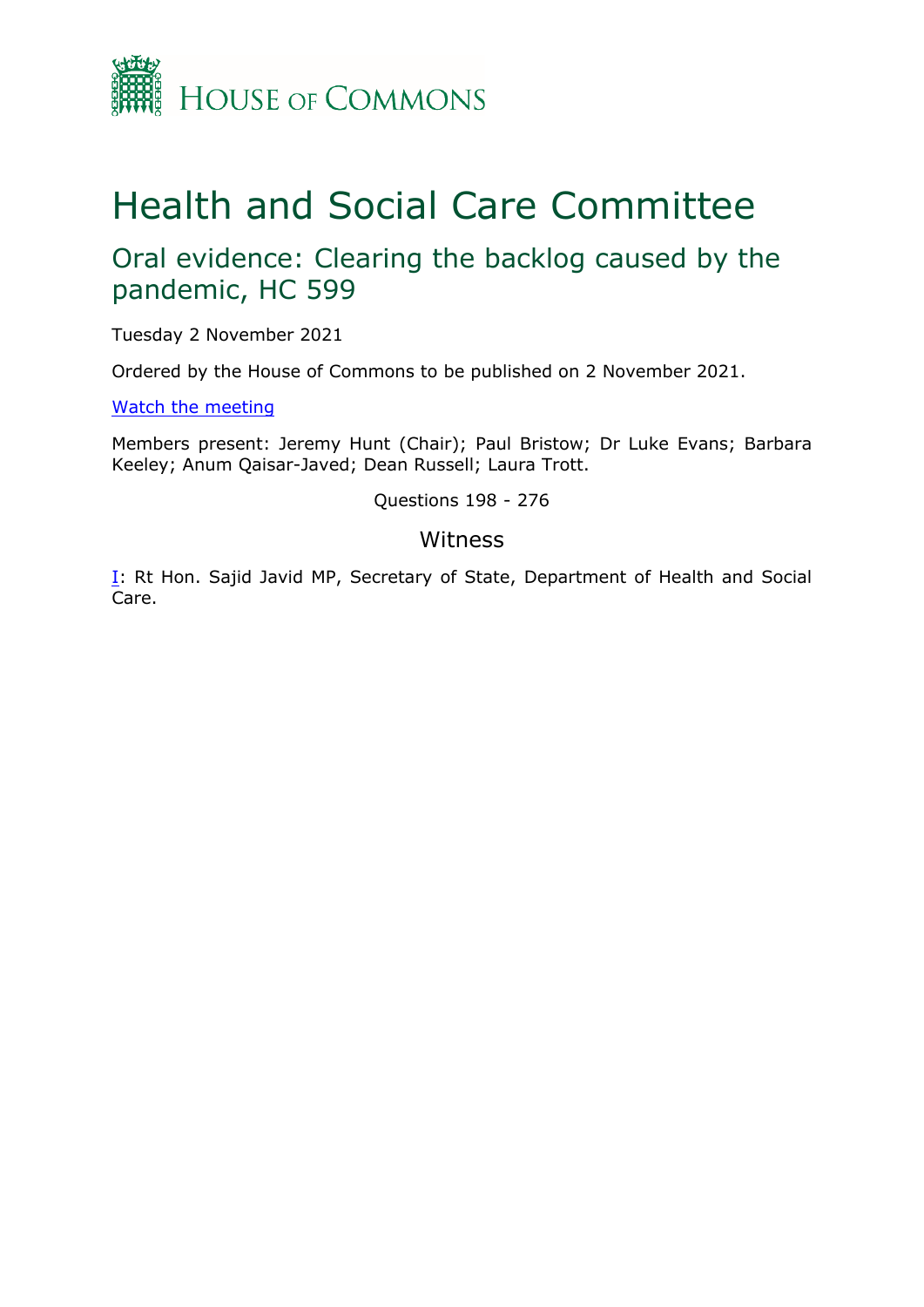

## <span id="page-1-0"></span>Examination of witness

Witness: Rt Hon. Sajid Javid MP.

Q198 **Chair:** Good morning, and welcome to the Health and Social Care Committee's inquiry into clearing the backlog caused by the pandemic. This morning, we are pleased to welcome the relatively new Secretary of State for Health and Social Care. Thank you very much for being with us this morning. Welcome to the first of what we hope will be your many appearances before our Select Committee. We are genuinely pleased that you are joining us.

We would like to start, as we often have in the last couple of years, by thanking you and your team and asking you to thank everyone in the NHS and care system for the incredible work that they have been doing through the pandemic and, indeed, in dealing with the backlog.

May I start with some questions on the Budget and spending review settlement announced last week? We know that the health and care levy will generate around £10 billion a year for the NHS, which, according to the Red Book, is about a 3.8% real-terms increase per annum. Obviously, if we do not have additional doctors and nurses to do all the extra procedures that will need to be done, we will not get the improvements that everyone wants. We know that over the last year there have been 4,000 more doctors and 10,000 more nurses. On top of the extra doctors and nurses we already have, how many more do you think we will need to tackle the backlog?

*Sajid Javid:* Thanks for the welcome. Before I answer the question, I will take a minute, if I may, to say something up front. This is my first appearance before your Select Committee, but, like you, I look forward to many more. It is a pleasure to be in front of you all today.

When I reflect on the past 18 months or so for everyone in the country, but especially anyone who works in health and social care, it is hard to imagine a more challenging time. Clearly, it has been the most challenging in living memory. Those in health and social care have been on the frontline. One thing that was clear to me even before I took the job, but is even clearer now that I have done the job for a few months, is that many of the people who have served, and continue to serve, on the frontline of health and social care have shown extraordinary skill, dedication and compassion. What they have done has been absolutely essential to our recovery from this awful pandemic.

As you know, my job is to do the best I can both to support health and social care and, ultimately, to make sure that health and social care are there for everyone in our country. As I do that job, the work of this Select Committee will be really important to me and my team. The scrutiny that you provide, and will continue to provide, as Committee members including today, of course—is an important part of our democracy and ultimately leads to better outcomes. I thank all of you, particularly you,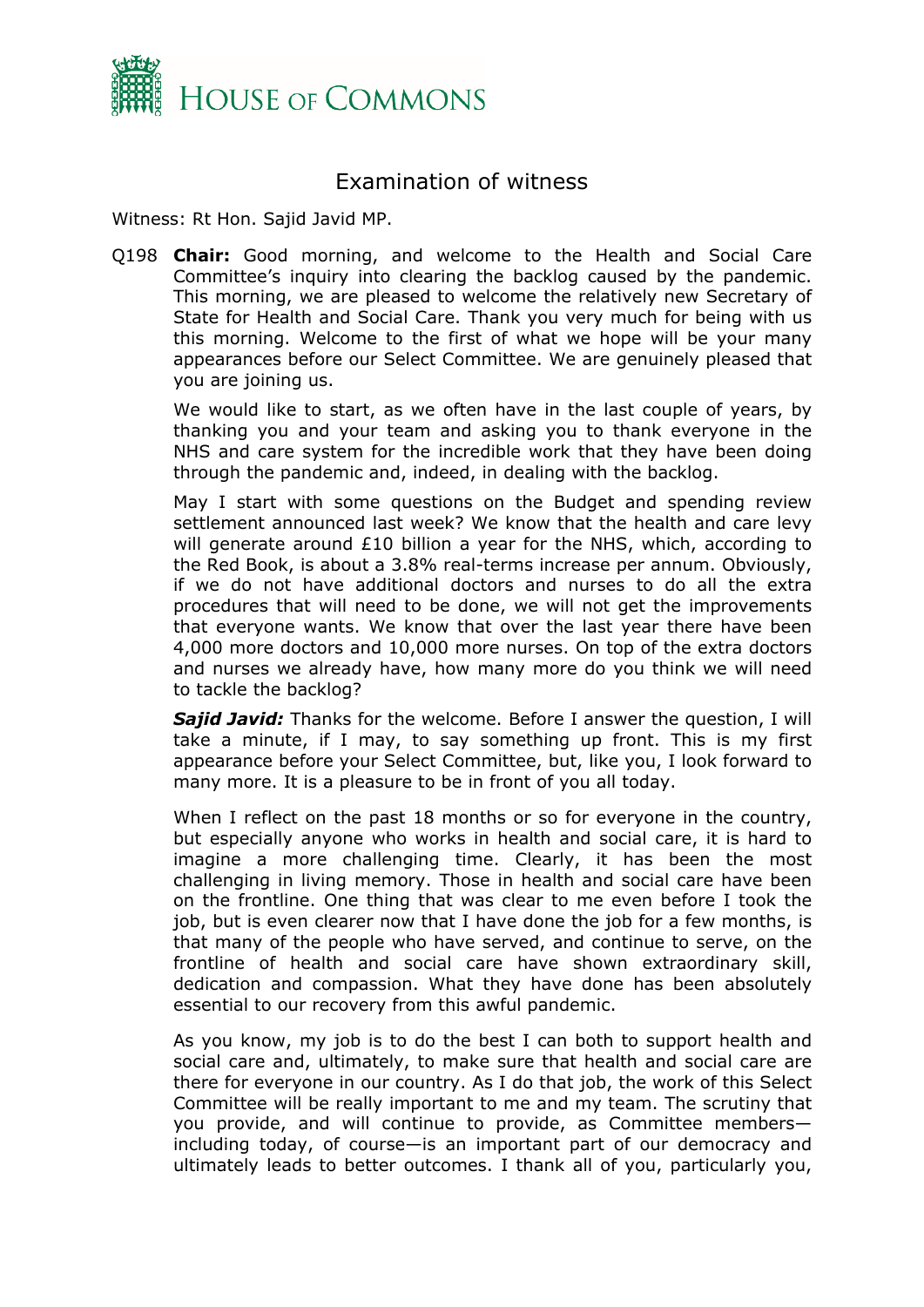

Mr Chairman, for the work that you are leading through this Committee. I look forward to working with you all to deliver on that.

Turning to the settlement and your question specifically around workforce, perhaps I can start with this. I was just getting acquainted with some of the more recent up-to-date numbers on workforce and where we are. As you know, the NHS is one of the largest employers in the world. The latest numbers I have show that, as of August 2021, we are at 1.2 million full-time equivalent people working in the NHS. The total headcount is 1.3 million. That already includes record numbers of doctors and nurses. Just in the last year, especially to try to help with the pandemic, we have seen an increase of over 20,000 qualified clinical staff, which includes some 5,500 doctors throughout the NHS and over 10,000 nurses.

As the Committee will be aware, the Government have a number of commitments on workforce and workforce planning. Some of them were there before the pandemic. There is the commitment to 50,000 more nurses by the end of the Parliament. So far, we are on track for that, with 10,000 more nurses. There is also a commitment for 50 million more primary care appointments, which will need more doctors and other primary care staff.

On the settlement itself, the Committee may already be aware of the headline numbers of the recent SR outcome, but I will just make sure. In terms of workforce, the major impact will come from the resource spending, called RDEL funding, that we will receive. For the NHS, that will be £15.7 billion. The 1.25% levy on national insurance over three years will raise £36 billion—£12 billion a year—over that three-year period. That is extra spending. It is an addition, on top of what was already planned for the NHS, through the long-term plan and in other ways. That funding is untouched, in terms of increases. This is on top of that.

The NHS will be working to break down the extra £15.7 billion of spending into what will be needed for workforce to deal with electives, primary care and the other levels of care that it plans. By the end of November, it will set out an elective recovery plan that will detail how it plans to meet its workforce requirements.

Q199 **Chair:** That is very helpful. The NHS says that in order to deal with the elective backlog it will need to increase its capacity to 30% above prepandemic levels. The Health Foundation said in evidence to the Committee that that will need 4,000 more doctors and 18,000 more nurses. In order to ask the Chancellor for those extra sums of money, you must have done calculations as to how many additional doctors and nurses you are going to need, because it is impossible to know the sums of money that you will need without knowing the extra capacity needed. What is your calculation as to the number of extra doctors and nurses that you believe the system will need in order to deal with the backlog?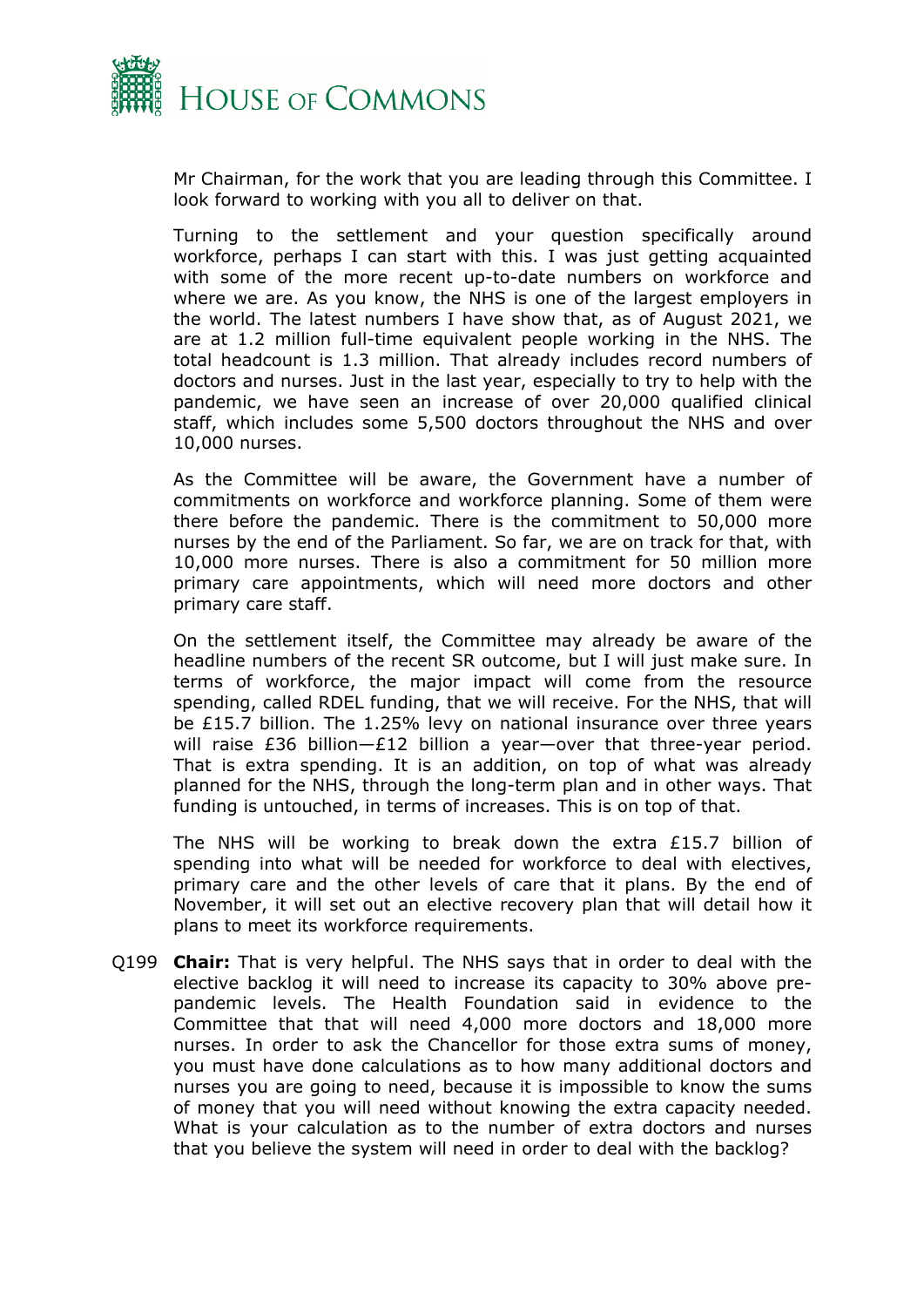

*Sajid Javid:* I cannot give you an exact number for what we are going to need right now. As you know, the SR was only last week. In trying to reach an agreement internally in government on what the funding would be, of course, we had to make assumptions around workforce need, capital need and other needs. Once we got the final settlement, we wanted to make sure that we had looked at it again properly in detail and publish our plans. We will set out what those are in terms of actual numbers.

Q200 **Chair:** I just want to be clear. The concern that a lot of people have is that there is absolutely no detail about the number of extra doctors and nurses that you think will be necessary, but you have those assumptions, and before the end of November you will publish the number of extra doctors and nurses that you think will be necessary to tackle the backlog.

*Sajid Javid:* What I will say is this. We will be publishing an elective delivery plan around electives specifically. Of course, the work that the Department and the NHS do is broader than that, but specifically on the delivery plan we will go into some detail about the workforce requirements—

Q201 **Chair:** I am so sorry to interrupt. It is a very specific point. I understand that there is going to be a delivery plan and that you are going to be planning how many more operations will be done every year. I understand as well that you cannot tell us whether you are going to deal with the backlog, because we do not know by how much the waiting list is going to swell in the months ahead. We are looking at something much more specific, which is a workforce plan. How many more doctors and how many more nurses?

Let me give you some numbers. You will be very familiar with these numbers. The royal colleges say that we are going to need 500 more obstetricians, 1,400 more anaesthetists, 1,900 more radiologists, 2,000 more midwives, 2,000 to 2,500 more A&E consultants, 2,500 more GPs and 39,000 more nurses. In fact, there are 93,000 vacancies in total across the NHS. The royal colleges and the Health Foundation are talking about very specific numbers in each specialty. You must have those numbers. Do you have those numbers privately? We know that you have not published them yet, but do you have your own internal estimates of what we are short?

*Sajid Javid:* Of course. We have internal estimates. Now that we know for the Department and, therefore, for the NHS, what our final financial settlement is, we will be working on and fine-tuning that plan.

As you may be aware, it is not just about identifying immediate need. Colleagues will know that there was a shortage of clinicians in the NHS even before the pandemic began. You have just rightly referred to the approximately 93,000 vacancies at the moment. Those include, for example, almost 10,000 vacancies for doctors in the NHS. A lot of this challenge existed even before the pandemic. It has become more acute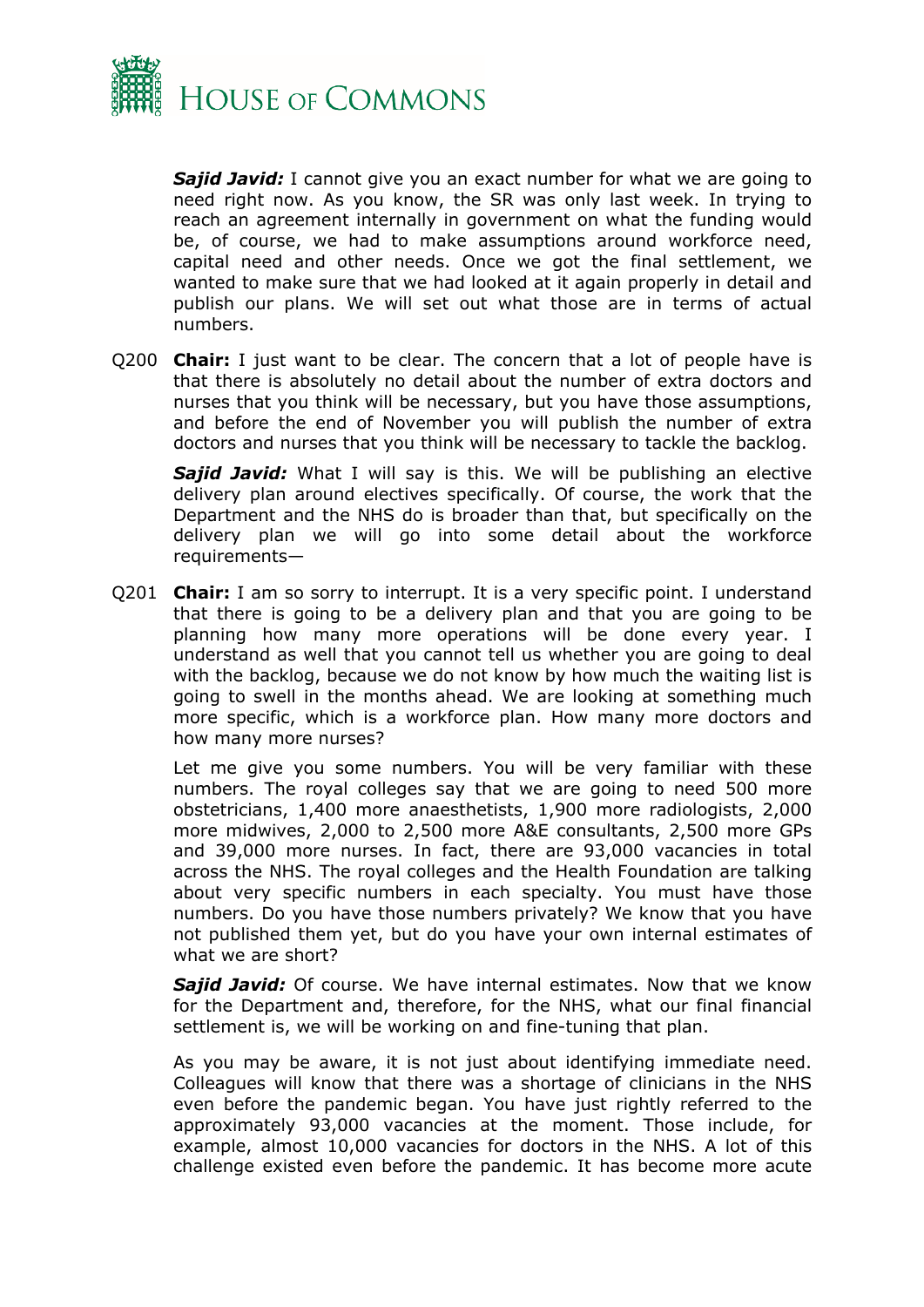

because of the needs. I think we need better long-term planning of workforce needs and—

Q202 **Chair:** I am so sorry to interrupt. I will come on to the long term, but I want to deal with the short term first. There is an immediate short-term need, and there are immediate short-term things that you could do—for example, increasing retention, bringing back retired clinicians and changes to immigration procedures to make it smoother and easier for people coming from countries whose medical training we trust. By the end of November, we will have a workforce plan that says, "These are the gaps, specialty by specialty. These are the extra people we are seeking to recruit, specialty by speciality. These are the things that we are going to do in the short term." The money from the levy starts in April, so we have to get cracking pretty quickly to fill the workforce gaps. That workforce plan is what we are going to see by the end of November.

*Sajid Javid:* Let me be a bit clearer. What I referred to earlier for the end of November is a delivery plan specifically around electives. Of course, that has a workforce need that comes with it. When it comes to electives, in our delivery plan we will set out how we hope to meet both short-term and long-term workforce needs.

Of course, there is a broader workforce need, beyond electives—for example, in primary care, in community hospitals and elsewhere. There is also social care. We need to think about the long-term need there and the interaction between need in healthcare and social care in terms of workforce. Planning better for that is a separate piece of work that is already on the way.

Q203 **Chair:** When will that be complete?

*Sajid Javid:* It is work that has been commenced already by HEE. I asked HEE, in July I think, to start a piece of work on what we call a 15 year plan to set up a strategic framework for long-term workforce need. It is a big approach.

You ask me when it would be complete. Spring next year is roughly the timing that we have set for that. The reason is that HEE is consulting widely. You could call it a big-tent operation. They are speaking to academics, some of the organisations that you have already mentioned and think-tanks. They are looking at demographic changes, technology changes, the use of technology and how that impacts on workforce, the educational environment and economic changes, and even at what the behavioural changes towards work that we have seen because of the pandemic might mean. They are trying to take all of that into account and will come back to me, hopefully by spring next year, and set out a framework for long-term planning of workforce needs.

Q204 **Chair:** I want to talk about that, but I need to be clear. There is a workforce crisis now. You will be hearing this every day. There is a particular crisis at the moment in A&Es. The money from the levy starts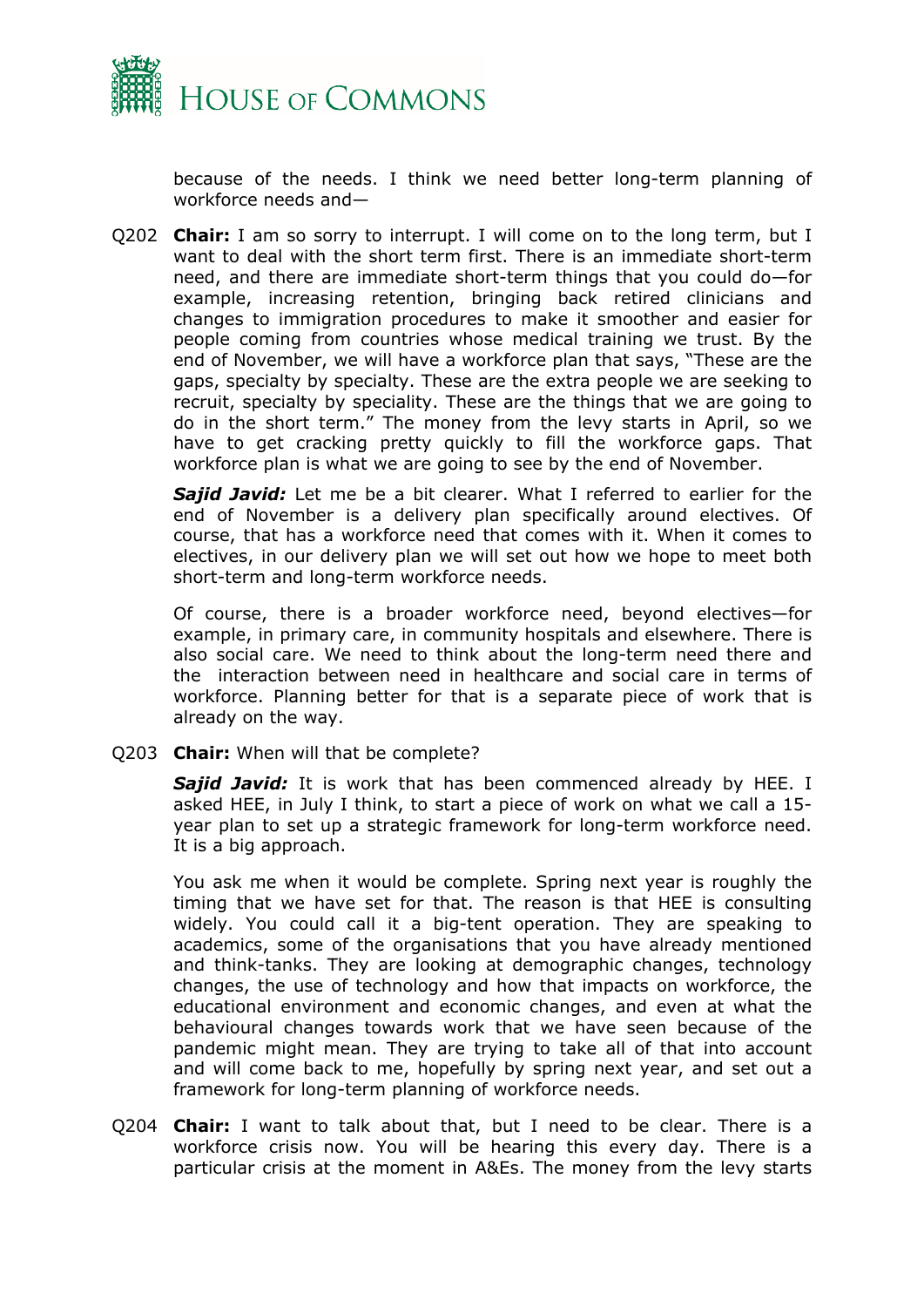

next April. In the short term, will you publish by the end of the year, not necessarily November, what you think the short-term gaps in the NHS workforce are, specialty by specialty, and what the short-term plans are to deal with those gaps? Will that be part of what we get?

Many people on the frontline of the NHS are absolutely desperate at the moment. They love the idea of a long-term plan, but they want to know that there are things that are going to happen right away. Are you happy to make the commitment that, at least by the end of the year, there will be a workforce plan that says what you are going to do for the next 12 to 18 months to deal with the short-term issues?

**Sajid Javid:** I am happy to say that by the end of the year we will set that out, not just through one document, but through a couple of different ones. For example, on winter planning, we are working on a strategic narrative between the NHS and social care, which will address some of the workforce concerns. That, too, will be published before the end of the year.

Q205 **Chair:** That is great. Thank you. I now want to move on to the long-term things you were talking about, which are very important. As you know, it takes seven years to train a doctor. Thinking about the number of doctors that we will need in seven, eight or nine years, it is incredibly important to be training the right number now. The Health Foundation says that between now and the end of this decade we will need 488,000 more staff in the NHS and 627,000 more in the care system. HEE has not published what it thinks the long-term need for doctors and nurses in the NHS is since 2017. Will we get that number by the spring? I want to check that that is the piece of work that is going to be done.

*Sajid Javid:* Let me say a bit more about that piece of work. By the way, the reason I commissioned that work is that what you have just said, and what you and others have said in the past in Parliament, about the need for long-term workforce planning, both for the NHS and for the care system, is absolutely right. As you say, the last plan was done prepandemic. We could not have seen more change than we have seen since that date. We need a better approach to this.

I have asked HEE to do that piece of work independently; we refer to it internally as framework 15. It involves looking to a 15-year horizon—a very long-term horizon—taking changes into account. We can more or less predict some of those changes, such as the long-term trends in demographics. Some will be harder, around technology, the educational environment, the economic environment and behavioural changes to the approach to work in future. HEE will take all of that into account, consulting far and wide with organisations that you have just mentioned, such as the royal colleges, and other important players in the health space, academics and others. It will then produce for publication publicly—not just for me, although it will, of course, be of huge value to me—a framework to make those decisions.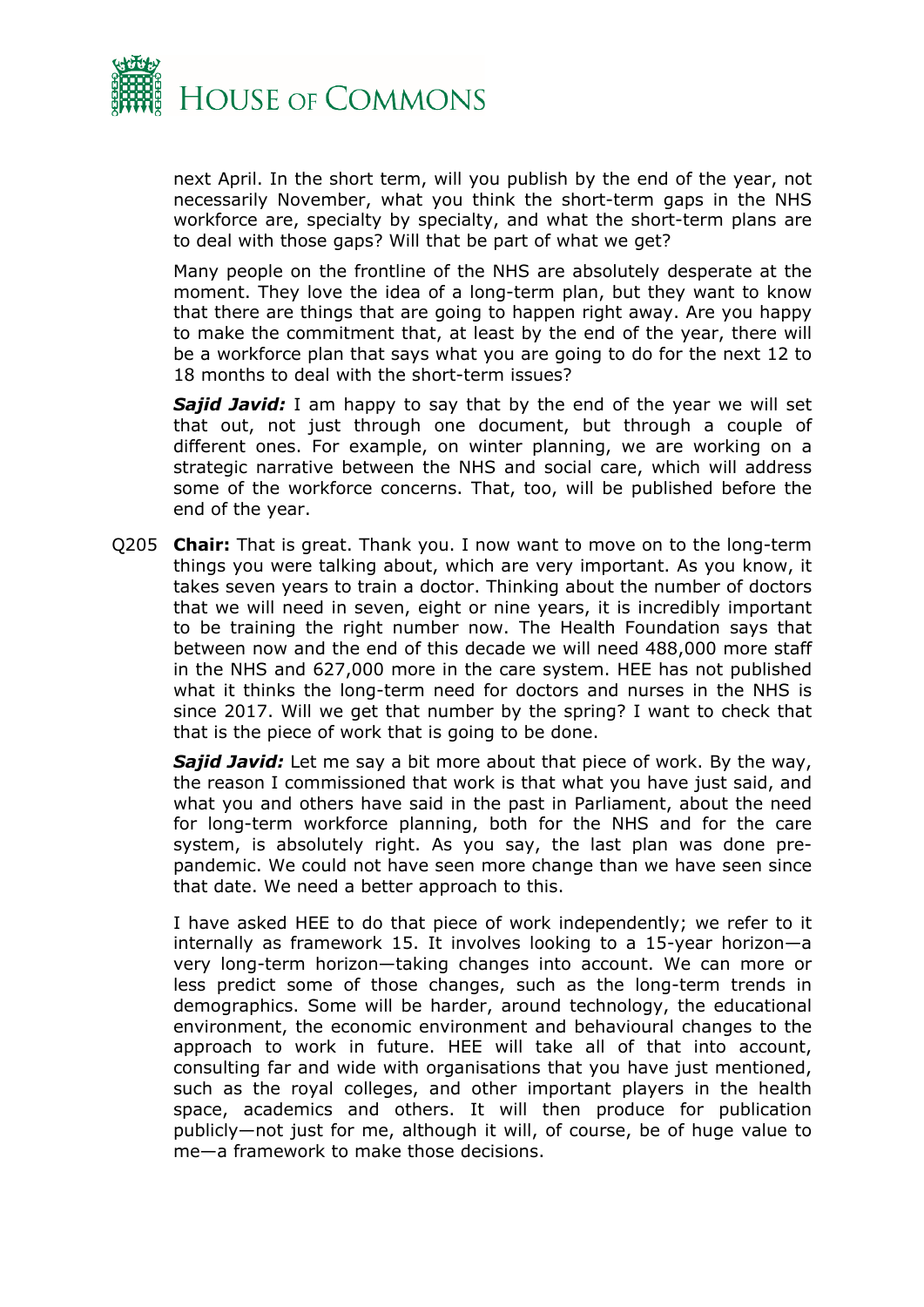

You just asked me whether HEE will put a number on that and say, "You need X of this type of clinician and Y of this. This is the need for nurses or midwives." At this point, I cannot tell you whether that is exactly what they will come up with. I have given them a mandate to set out the framework, and I want them to go as far as they feel they need to go. I agree very much that the way this has been approached in the past has to change. We need a much longer-term approach. Think of it as a significant step in doing that.

The step that we have taken might not satisfy everyone. I am constantly reviewing to see what more we can do, in the context of the Bill that is in front of Parliament now, the Health and Care Bill. There has, perfectly rightly, been debate around this from many, including yourself and other members of the Committee. I am listening carefully to that and looking at whether there are more steps we can take to get progress.

Q206 **Chair:** I am really grateful for your engagement. I am sorry, but I need to move on. There are so many things to talk about.

Two weeks ago, Amanda Pritchard came before the Committee. She told us that any reduction—a real-terms reduction, a cash freeze or any kind of reduction—in the Health Education England budget would be a real concern in the spending review. We raced to the part of the Red Book that would tell us what was happening to the HEE budget, but there was absolutely zilch about what is going to happen. Can you tell the Committee today what is going to happen to the HEE budget in the spending review?

*Sajid Javid:* Not yet. Now that we know exactly what the settlement is, we are still making some final decisions, working with HEE and, of course, the NHS, and making the final allocations. We are still working through those. I cannot say what they are right now because the process is not complete.

Q207 **Chair:** I absolutely understand that these things take time. But can you understand the concern on the frontline when there is a workforce crisis and shortages in every specialty, but there is no workforce plan for the next year or 18 months, and the Budget does not even say what is happening to HEE's budget? There is so much uncertainty and it feels like there is a lack of direction and specificity in what is happening with workforce and what the Government are doing. Do you understand why that is a concern to many people on the frontline?

*Sajid Javid:* Given the demands on health, and social care for that matter, the focus on long-term workforce planning and, for example, training budgets is perfectly understandable. I think people will also understand that the SR settlement has just been made. It has been allocated for all Departments, and there will be some decisions that are made once the final allocation is known.

Perhaps I could also say this about long-term planning. People recognise that a huge amount of work and investment has gone into workforce to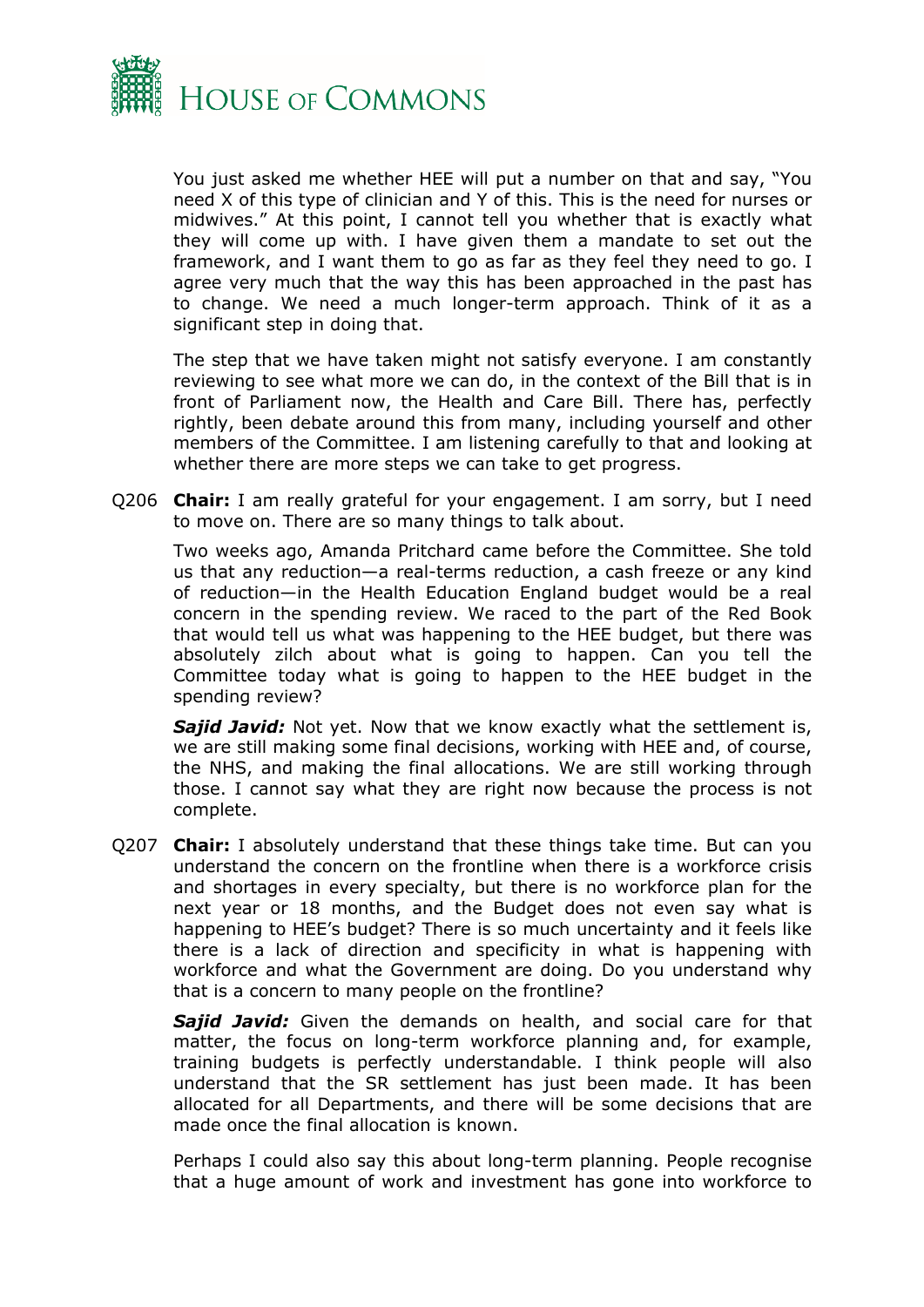

try to meet the vacancy rate you talked about, which is roughly 7% of the workforce. When it comes to HEE and students, for example, we have a record number of people studying in our medical schools at the moment. In fact, I believe that this year the entrance for GP training was the biggest cohort ever. We have some 35,000 people training to be student doctors, some 4,000 training to be dentists and 60,000 junior doctors in postgraduate training. Many of those numbers are record highs. This year, I lifted the cap on medical school numbers again. A huge amount of investment is still going in.

That said, I very much agree with a point that you have made in the past and have made again today. As well as the short-term steps that we are taking now, we need better long-term planning. I think that is right. I hope that what HEE is working on—framework 15—will help to do that.

Q208 **Chair:** I have two final brief questions. Can you not see that there is a problem of accountability in the system at the moment? Because the Government will not publish the number of doctors that we think we will need in 10, 15 or 20 years' time, because they do not publish the Health Education England budget and because we do not know whether the number of doctors and nurses that we are going to train in the next few years will go up or not, we have absolutely no way of knowing whether or not we are training enough doctors and nurses for the future. That means that it is very difficult for us to hold you to account as to whether you are doing your duty in terms of what the long-term needs of the NHS are.

*Sajid Javid:* There has been an approach thus far, involving HEE, the NHS and others, through which the Government have set out their longterm plans for workforce. I would like to see a change in that approach. I am very comfortable with more accountability and more transparency. I have already set out some of it today. In the Bill that is in front of Parliament now, we have added a duty for me, as Secretary of State, to make a regular report on the workforce system, at least every five years. This is all new. It is all part of being more transparent and clearer about need.

I think that there is more to be done. We are certainly moving in that direction. I hope that what we will publish, especially by the end of this year and the report from HEE in the spring, will help to set out our plans more clearly.

Q209 **Chair:** I appreciate that there has been engagement from you in public and in private on these issues. However, you can see why, with so much concern about burnout, shortages and unsafe care, 50 health organisations, including all the royal colleges, all the health think-tanks, people like NHS Providers and the Select Committee have all come together to ask for an amendment to the Health and Care Bill that would give Health Education England a statutory duty to publish two-yearly independent estimates of the numbers of doctors and nurses that we are going to need over the next five, 10, 15 and 20 years, specialty by specialty. Can you see why people feel so strongly that we need that kind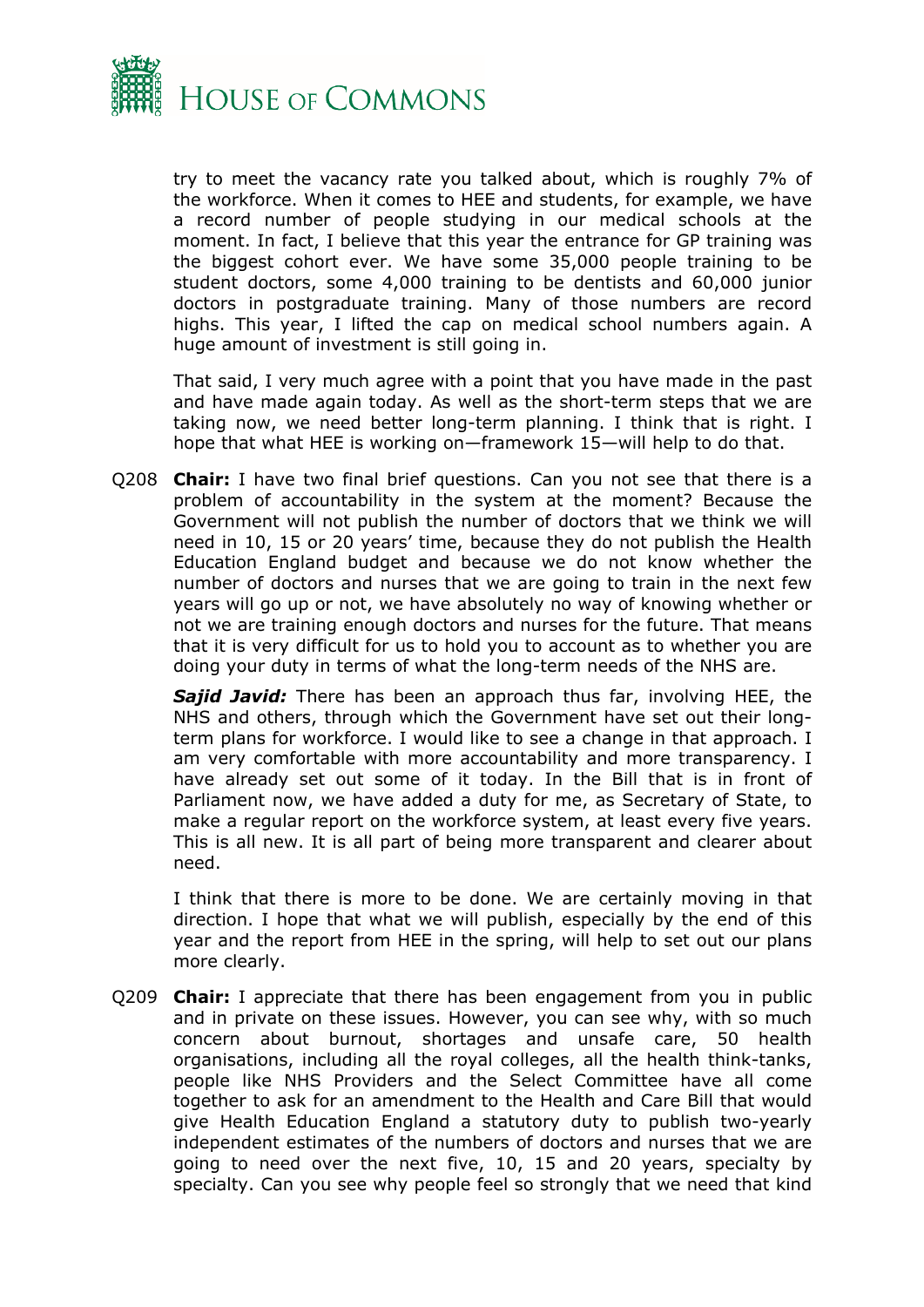

of amendment? Are you willing to engage with the possibility of having it?

*Sajid Javid:* I am willing to engage. Like you and members of the Committee, I think that getting workforce right will be absolutely crucial. It makes absolute sense to listen to those who have looked into this in depth. Of course I am happy to engage. As I have not yet had full engagement and have not yet listened to voices on all sides of this debate, there is no final decision on what amendments the Government might or might not be willing to support, but of course I am happy to engage.

**Chair:** Thank you.

Q210 **Anum Qaisar-Javed:** Thank you so much for joining us today, Secretary of State. In May 2020, the Scottish Government released a Covid-19 framework for decision making called "Re-mobilise, Recover, Re-design." It suggested that there is a need for relaxed access to the international labour market. What role, if any, does overseas recruitment play in tackling the workforce issues that we have in the NHS?

*Sajid Javid:* Thank you. Overseas recruitment is an important part of it. To put that in context, when we look at our workforce need, there are two or three things that have to be taken into account. Obviously, there is domestic recruitment. I talked a bit about that a moment ago—for example, the record number of people in medical schools. There is overseas recruitment, which I will come back to. There is also the retirement rate; how many people might be leaving the system. Some have come back during the pandemic, but can we sustain that? That is an important part of it as well. Also, could we be using technology, for example? Can we find ways to have clinicians spend more time working on things such as elective procedures and less time on paperwork and bureaucracy? Can that help to free up more time?

Overseas recruitment is a very important part, at every level of need. A number of nurses come from abroad, as do doctors. For example, recently I made a visit to the GMC's assessment centre in Manchester for training potential new overseas recruits as GPs, once they have passed the GMC's assessment procedures. When we recruit, we have an ethical recruiting policy. We work carefully with the Governments of countries to see whether they would support our recruiting in those countries and whether we think that it is broadly an ethical approach. It is an important part of meeting our workforce needs overall.

Q211 **Anum Qaisar-Javed:** I am thinking about lower-paid jobs, specifically those in social care settings. It is widely recognised that the workforce in social care, specifically, may be impacted significantly by Brexit and tighter immigration controls. If we look at average pay for social care and the fact that many staff have come from EU nations, there is real concern that the proposed future immigration system will impact on the recruitment of care staff. That may mean that many social care and health jobs do not meet the requirements for the minimum skills or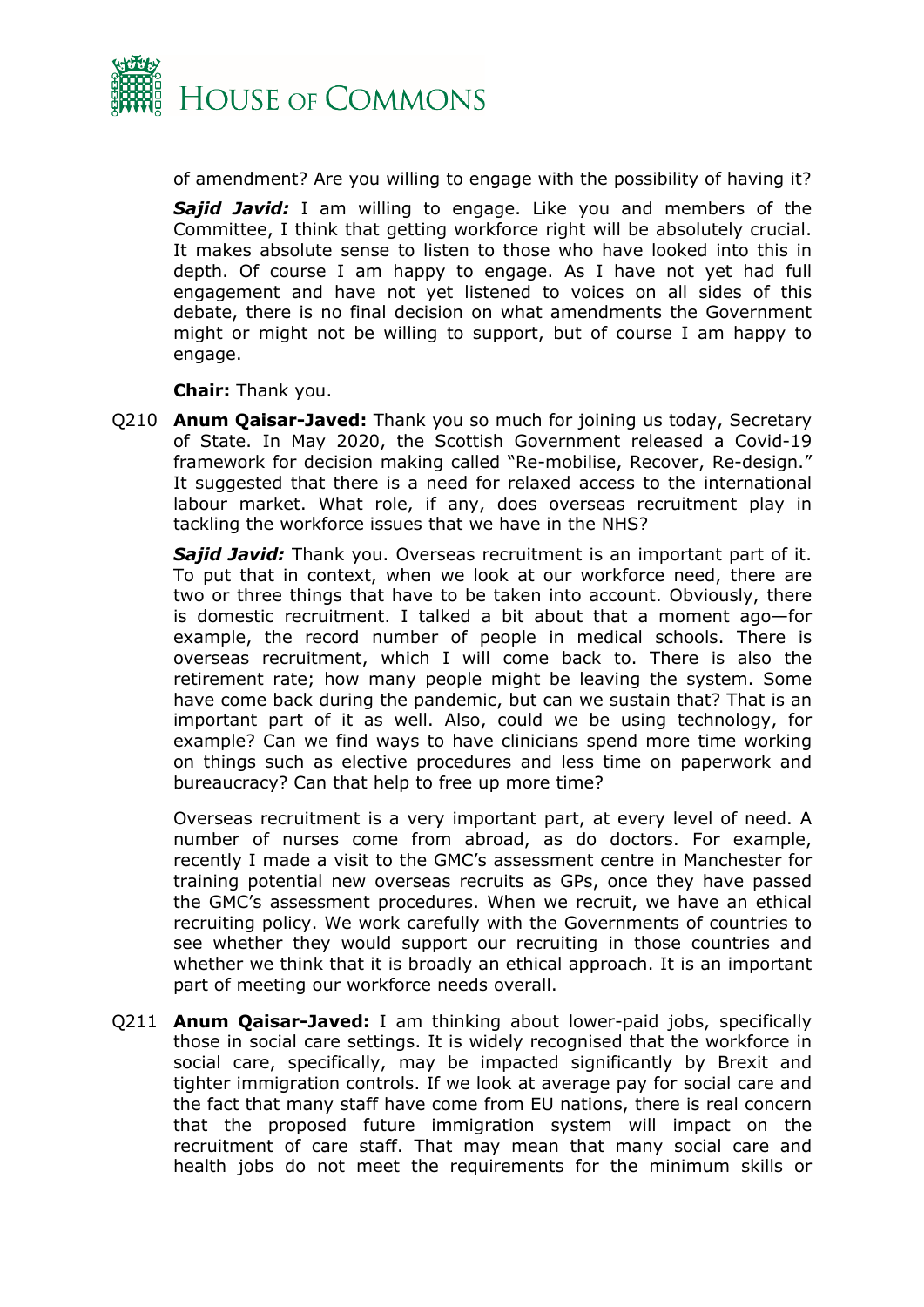

salary threshold. Could it not be argued that this is not a priority for the Government?

*Sajid Javid:* No. First, there is a shortage in social care staff, both in residential care homes and in domiciliary care. Over the last couple of years, we have seen shortages in many parts of the labour market.

It is important that we continue investment in social care domestically. We should always try to look domestically first for our workforce needs. There have been funding announcements during the pandemic. An extra £34 billion went to health and social care this year. Much of that goes to support workforce. There is also longer-term planning. I referred earlier to the new health and social care levy. At least around £500 million of that is earmarked for workforce training. There is over £1 billion for local councils, to make what are called the fairer cost of care payments. That will all help with workforce and workforce retention.

When it comes to overseas recruitment, you will know that the rules around that are set by the Home Office, in the so-called points-based system. It is important that it meets our workforce needs. It is also important that it is reviewed regularly. I know that it is. Although this Department will not lead that review, to me it is reassuring that the Home Office does that regularly. If we need to make a change for health or social care, I am confident that that change can be made.

Q212 **Barbara Keeley:** Thank you for joining us, Secretary of State. I want to ask a couple of questions that follow on from what you have just said about the adequacy of social care funding, the impact that that may have on the NHS over the winter and some related areas, such as workforce, which you have just touched on.

I want to read back to you some quotes about the funding announced for social care in the Budget. The £4.8 billion announced for local government over the three years is not ring-fenced for social care. The response of the Association of Directors of Adult Social Services was, "It is deeply disappointing that the Chancellor failed to recognise the crisis in social care that is already upon us and will now only deepen this winter. We are facing a perfect storm, with care staff quitting, family carers reaching breaking point, care agencies going out of business, and people with support needs waiting longer and receiving less care and support."

The King's Fund said that the funding allocated "is not enough to keep pace with demand and meet current pressures, including being able to adequately reward the workforce". It described the sector as "at breaking point". The Health Foundation described adult social care as "one of the biggest losers" in the spending review. To tackle unmet need and to meet future demand, it is estimated that adult social care in England would require additional funding of £7.6 billion next year, rising to £9 billion the following year.

How do you think that the NHS can be expected to cope with the coming winter and tackle the backlog when social care is under such immense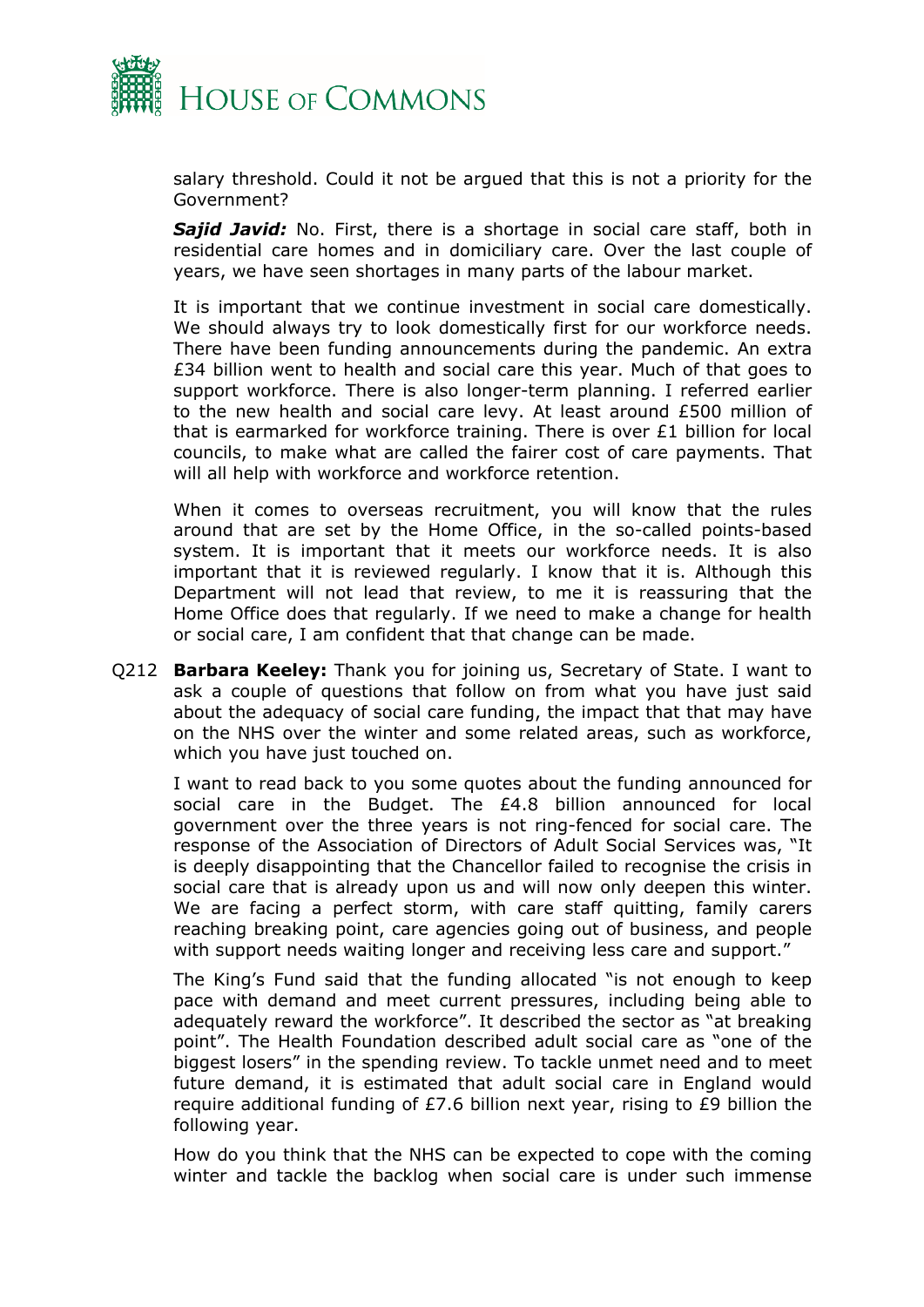

pressure and there was very little in the Budget or the spending review to indicate that there is going to be any relief of that pressure?

*Sajid Javid:* Thank you. There is a short-term need and a long-term need; and in the short term, it is especially because of the impact of the pandemic. I know that I referred to this earlier, but I cannot say it enough. Everyone working in social care has done an incredible job. They always do, but especially over the last couple of years. You cannot imagine a more challenging environment for them. It is important that we continue to provide all the support that we do.

In the short term, I mentioned earlier to our colleague that in this financial year, before we even get to the spending review, there have been billions more put into health and social care. In social care in particular, on the issues you have asked about, in October I announced £162.5 million for a workforce recruitment and retention fund specifically for social care to boost staffing and support existing workers.

Q213 **Barbara Keeley:** I will come on to the workforce. I read to you, Secretary of State, the comments of the directors of adult social services; ADASS, their association, said that it was deeply disappointing and that there will not be sufficient funding to deal with that crisis.

**Sajid Javid:** Are you referring to the spending review?

Q214 **Barbara Keeley:** All the measures you have announced. Obviously, additional grant funding is going to councils, but that is not ring-fenced for social care. It has to be spread across a wide range of areas. Councils are cash-strapped to start with, so any additional funding that goes in, particularly if it is not focused on social care—

**Sajid Javid:** On the funding going in this year, there is a record amount of extra funding going to social care to deal with a lot of the challenges around the pandemic. It is support, of course, to bring about better social care. In the NHS settlement, I announced £5.4 billion extra for the NHS a couple of months ago for the second half of this financial year. That included some £500 million roughly for a social care discharge fund. You may be aware that there are some people in hospital who are ready to be clinically discharged, but they may need to go to a care home or may need domiciliary care at home. That is extra support for the sector.

On longer-term support, I think you mentioned a moment ago that the £5.4 billion was not ring-fenced. I think you were referring to the £5.4 billion that is in the social care levy—the £5.4 billion from the £36 billion.

Q215 **Barbara Keeley:** No, the grant to local government is not ring-fenced for social care.

*Sajid Javid:* Which grant are you referring to?

Q216 **Barbara Keeley:** The extra funding that is going to councils over the next three years is not ring-fenced for social care.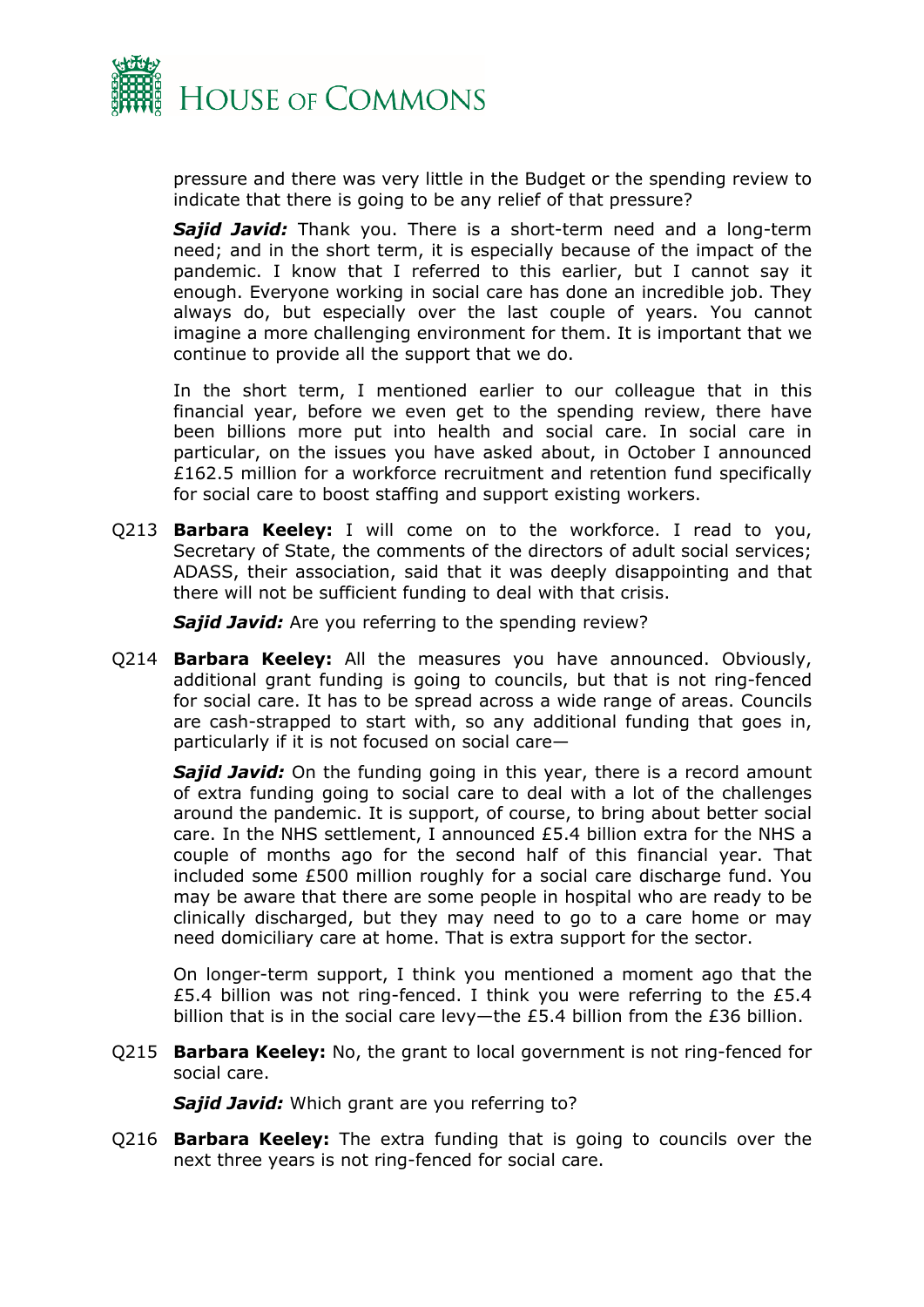

*Sajid Javid:* There are different sources of funding. As you know, although my Department has overall responsibility for overseeing the sector, the other Department is the Department for Levelling Up, which is very much involved with that and working with local councils. I think I am right in saying that, if you look at the settlement that was announced last week, there is around £1.6 billion extra a year via local councils into social care. That is specifically for social care.

Q217 **Barbara Keeley:** I see. You are talking about the funding they raise themselves, the funding they raise through—

**Sajid Javid:** No, the funding that goes to local authorities has two sources. One is central funding from central Government, and the other would be through the adult social care levy.

**Barbara Keeley:** The points I raised were to direct you to the reaction that there was to the Budget and the spending review, and to all the announcements, in effect. There was a sense that the social care sector was waiting for funding that would relieve the crisis. I read you those comments because the reaction was that the Chancellor had not listened and that there is not enough funding, and the crisis will not abate. Do you recognise that there is a crisis in social care, that the reaction was pretty damning and that the view is that there is not enough funding?

**Sajid Javid:** Of course, I recognise that it is an incredibly challenging time for social care. I think that was the case before the pandemic. There were huge pressures, and the pandemic has obviously made it even more challenging. Part of the Government's response has been unprecedented levels of spending and financial support for social care, whether that is directly to the sector, to the care homes; indirectly through the local authorities; or through the NHS, such as the discharge fund. We also provided, for example, some £388 million in the second half of this year for infection control measures that are needed in care homes.

There are different levels of support. You asked me if I recognise or hear the response of the sector. Of course I do. We talk to the sector at all times, and their representatives. I hear what they are saying—

Q218 **Barbara Keeley:** In that sense, do you think that you and the Chancellor have got it right? I can read you more quotes. Care England, which represents care providers, said: "There will be serious and far reaching consequences" from the lack of recognition of extra funding. The Care and Support Alliance, which is all the charities that support carers and the care sector, said: "If the Prime Minister's ambition to 'fix social care' is ever to be realised, Rishi Sunak has to play his part by providing enough funding. He hasn't done so, and therefore…the future of social care remains as uncertain as ever."

**Sajid Javid:** I don't recognise that. Of course, there are huge pressures. There will be stakeholders who feel that, in their opinion, those pressures have not been met. I think in all the time that—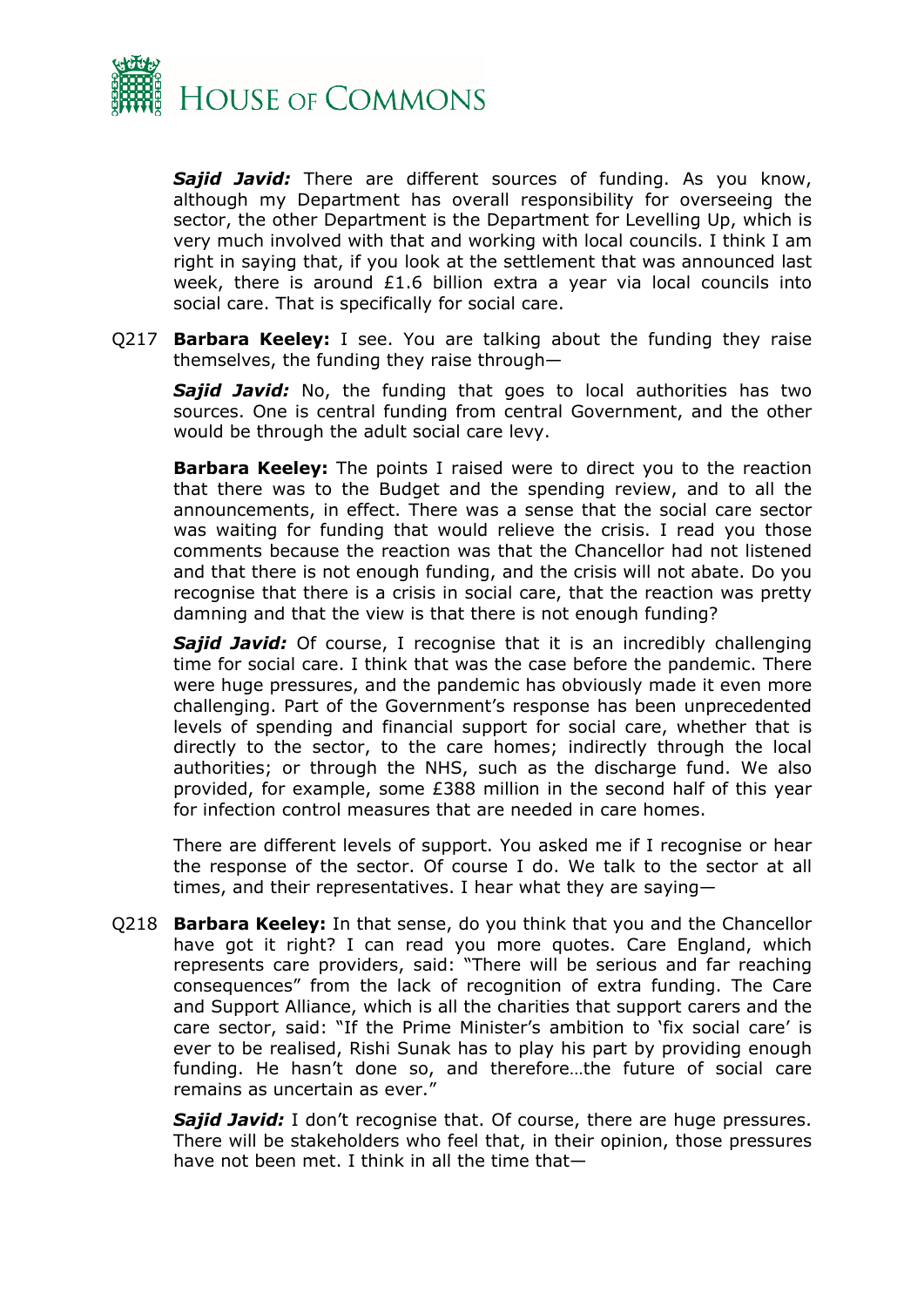

Q219 **Barbara Keeley:** It is all of them, though, isn't it? It is all the stakeholders. It is not some stakeholders who think that it is in crisis: it is all of them.

**Sajid Javid:** I was just going to say that in all the time that I have had the privilege to work with the social care sector and providers, including in my time as Local Government Secretary and as Chancellor—all prepandemic—I do not think I have ever known a time when stakeholders in the social care sector have been 100% satisfied with the support that they are receiving. They are entitled to their views, but what I am most interested in are the facts on the ground, especially from organisations like CQC, for example, which you know will look at—

Q220 **Barbara Keeley:** Can we come on to the social care workforce, which my colleague raised with you and which you touched on briefly?

Recently, the Care Quality Commission published its "State of Care" report, and described the social care workforce as "exhausted, depleted and drained in terms of both resilience and capacity". That clearly has an impact on the quality of care they can deliver and the knock-on impact for the NHS that you mentioned of wanting to discharge patients from hospital.

When the care Minister was interviewed on this, her response was that the goal was to get millions more hours into the care system. Do you think it is possible for an exhausted and depleted workforce to suddenly produce millions of hours of extra care? That is what your care Minister put out there as the Department's goal. What you were going to do was to get millions more hours out of them, and there was a view that there was spare capacity in the social care workforce, which, I have to say, nobody outside here thinks is the case.

*Sajid Javid:* I think the sector is very stretched. There are significant shortages in the workforce, especially in domiciliary care when compared with residential homes. It is something that absolutely concerns me. It concerns the care Minister. As well as the short-term extra funding that we provided, as I was alluding to earlier when the Chair raised the longterm issues around workforce, it is as important that that includes the needs of the social care sector.

I referred earlier to the work that the HEE had begun that I have asked them to do, taking a big-tent approach and working with the care sector included. I want that to include the needs of the care sector both because there is an issue and a long-term challenge—I accept that; I have never shied away from it—and because I would like to see more work, even more than we see today, between the care sector and the healthcare sector. There are some natural linkages. Working together, they can produce better outcomes for people. As we look at long-term need for the workforce, I want the review to take account of that as well.

Q221 **Barbara Keeley:** I do not think anybody could see where the support is coming from and where the funding is coming from. You mentioned £500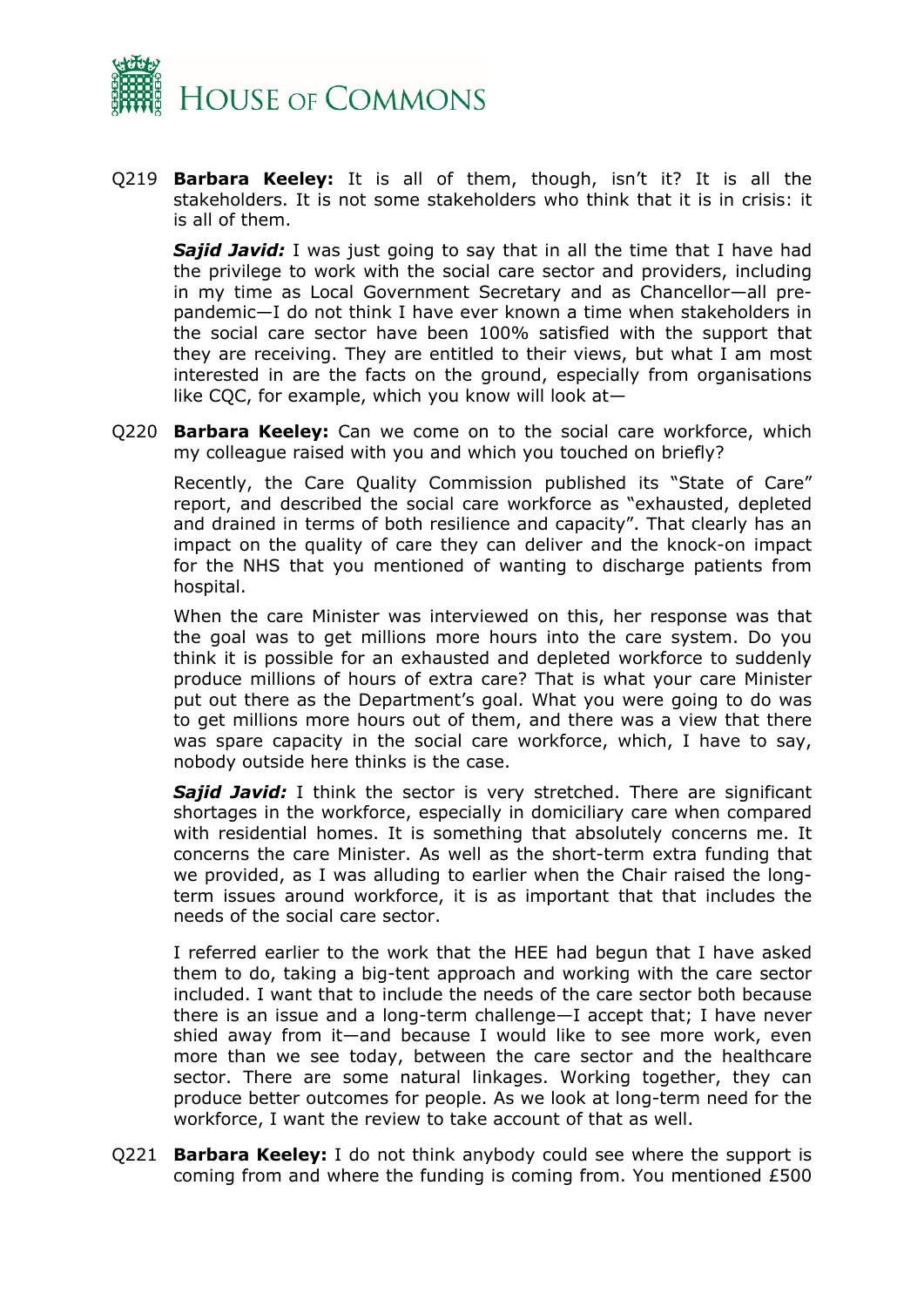

million, which is meant to cover training and the fairer cost of care payments by councils. That is what you included. There is nothing there to increase the pay of care staff. There are 100,000 vacancies in the social care sector and a turnover rate of more than 30% a year. You can now earn more flipping burgers at a burger place than you can caring for somebody. That is a real damning indictment of our society, I think, that we do not value that job—

*Sajid Javid:* You will know that almost everyone who works in social care—the vast majority—are employed by the private sector, unlike for example when we were talking earlier about healthcare workers in the NHS.

Q222 **Barbara Keeley:** But the funding comes from your Department through local government.

*Sajid Javid:* A huge portion, the majority, of the funding comes from direct or indirect Government sources, but there is still a significant amount that comes directly through personal payments. The point I make there is that the Government do not set the salaries in the sector. The salaries are set by the private—

Q223 **Barbara Keeley:** You do indirectly because you provide the funding.

*Sajid Javid:* We do indirectly, and what we have done just last week is accept the recommendations of the Low Pay Commission on the national living wage, which will be an increase I think of 6.6%, starting in April next year. That will be of significant benefit, probably disproportionate benefit, to those working in the social care sector. That is one way that the income someone gets can be influenced. Of course, that will have to be met when the Government are setting the national living wage. Obviously, in this case I will rightly be accepting the recommendations of the LPC. The Treasury certainly would have taken into account the extra funding that might be required for the sector to meet that commitment.

Q224 **Barbara Keeley:** It is certainly of interest to the care sector because three quarters of care staff get only just the minimum wage, or less than the minimum wage. Very large numbers of them are on zero-hours contracts. Those are the conditions we are talking about. That is why turnover and vacancy rates are so high.

Let's leave that because there is another important aspect. I want to raise the impact on carers of discharging patients early from hospital under the new discharge to assess process. During the pandemic, 3 million more carers stepped up to care and the time people spent caring increased, but less money was actually spent on supporting them in 2020 than had been spent in 2019. They get very little respite and even less support.

The impact assessment for the new discharge to assess process, in the changes that are going through in the Bill at the moment, says: "There is an expectation that unpaid carers might need to allocate more time to care for patients who are discharged from hospital earlier. For some, this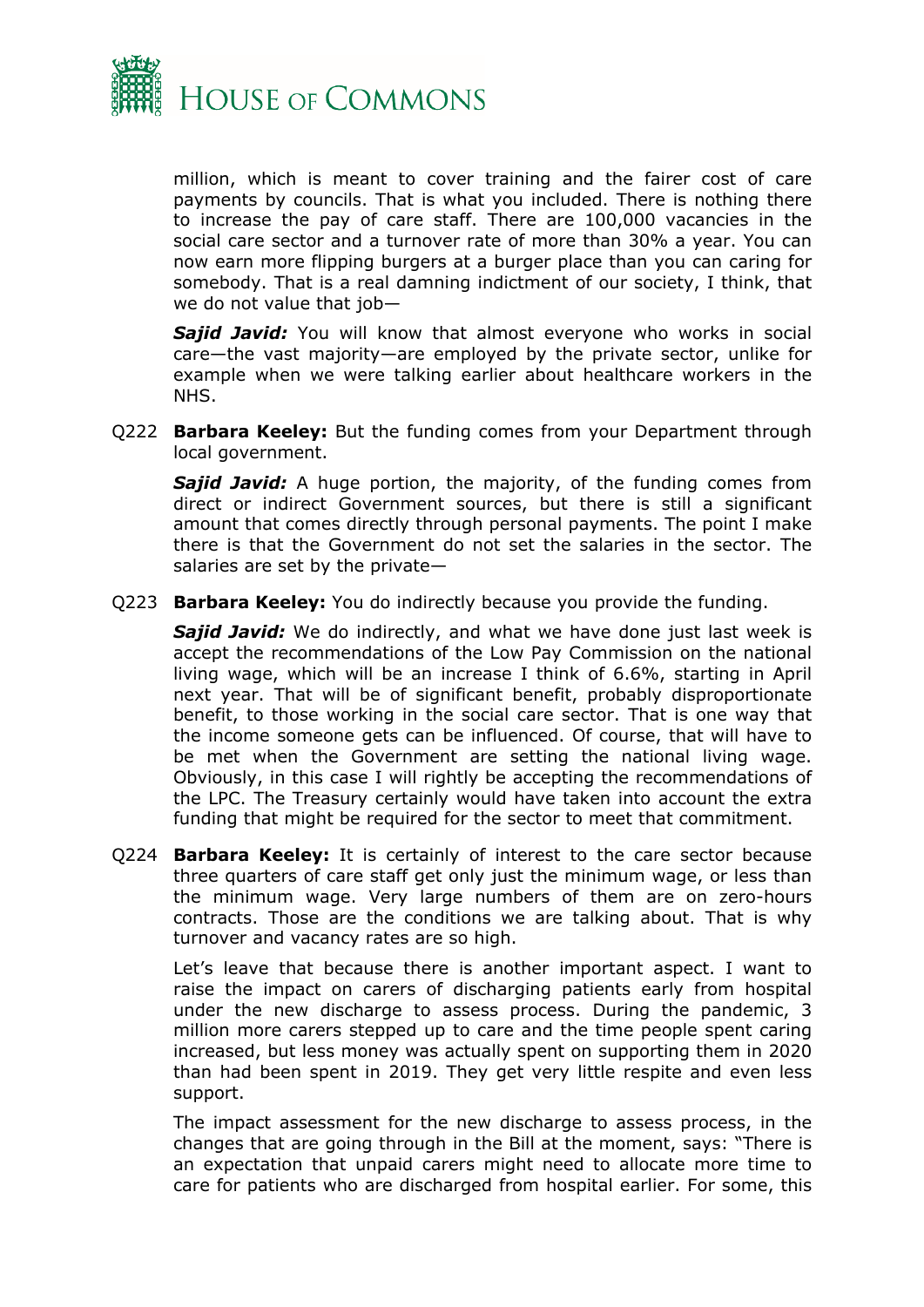

could require a reduction in workhours and associated financial costs."

I can tell you, Secretary of State, that people who support unpaid carers were outraged by the assumption of the Government that they would just drop everything, including their paid work, and be able to take on a new caring burden. It has actually been a very damaging move by the Government to make that assumption and include it in a new process.

*Sajid Javid:* On discharging and trying to find better ways to do that, just to be specific, we are talking about people who are in hospital and no longer need to be there for clinical needs, but they need social care if they are discharged. It is about making sure that that care for them, wherever it comes from, is there and the Government provide whatever support we can, either directly or indirectly.

Q225 **Barbara Keeley:** But you are not. The assessment now comes later. Up to now, that assessment has occurred before discharge. Discharge to assess means that the assessment comes later, which means that the day the person is discharged from hospital, earlier in cases than they would have been, somebody has to take responsibility for them. You cannot get a care package up in 24 hours.

The Government's assumption, from what I have just read to you, is that it is going to be a family carer and that it could require a reduction in their work hours and associated financial costs. You are expecting millions of unpaid carers to take the hit of earlier discharge from hospital. That is the impact.

*Sajid Javid:* Each situation is different. There may be some families that are able to care. Of course, there may be others that cannot provide that kind of support. If they—

Q226 **Barbara Keeley:** But the Government are making the assumption.

*Sajid Javid:* If they cannot, that support should be there. I mention here that I want to make sure that we look at this now with the impact of the pandemic as well, and we take a fresh look at the integration of health and social care. Discharge is really at the heart of that. How can we do it better collectively between the health and social care system? There are some good examples and better examples around the country of that.

Q227 **Barbara Keeley:** Could I stop you there? Really, there is a very strong thought that this should be looked at; that it was a mistake to put down the assumption that family carers will just be able to drop everything and drop their work, despite the financial implications of that, and take on a caring burden without any assessment or involvement, or asking them if they are able to do that. That is implicit in this procedure.

*Sajid Javid:* I want to make sure that we get it right. As I understand it—

Q228 **Barbara Keeley:** Will you review it?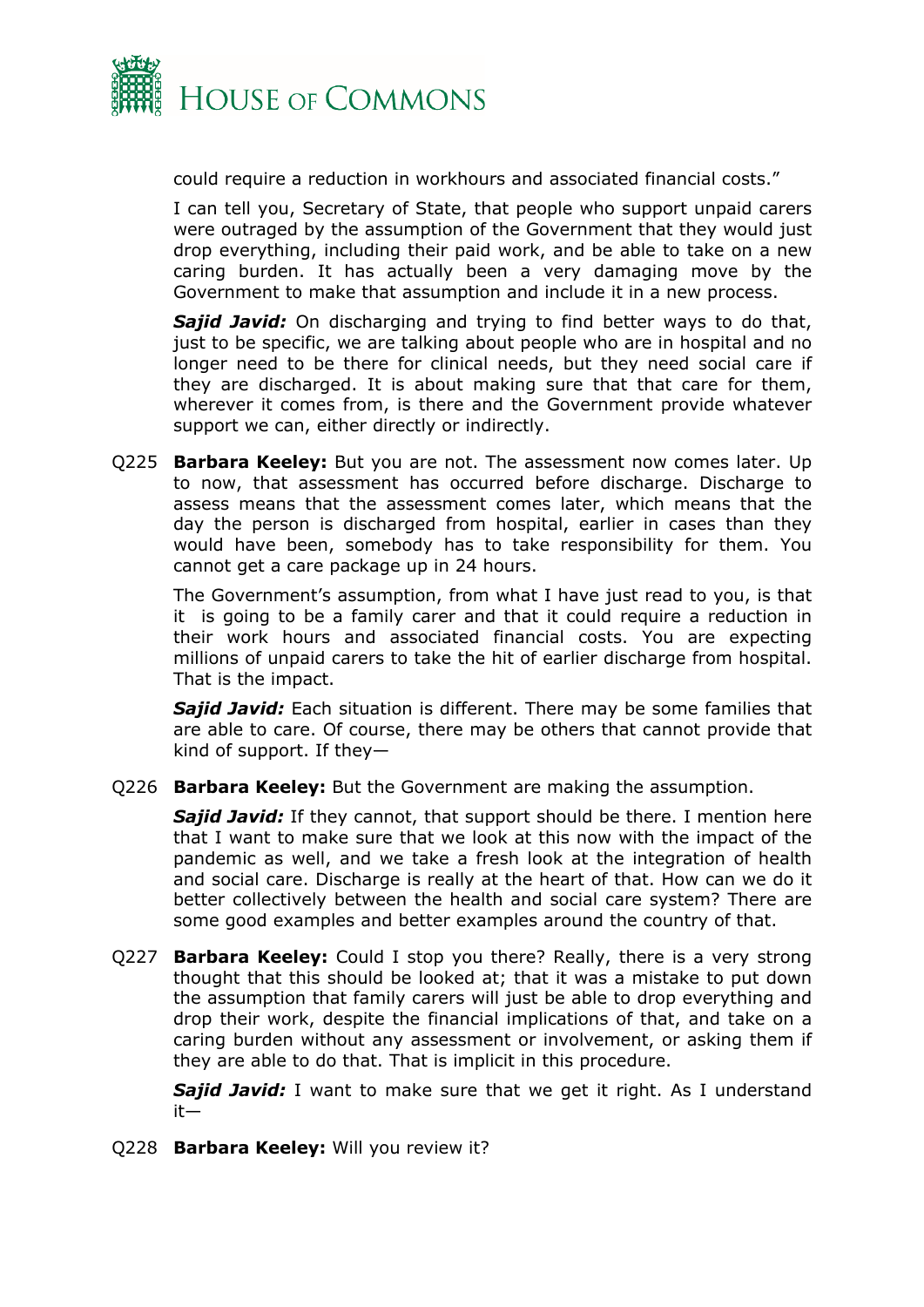

*Sajid Javid:* Before I became the Secretary of State in this Department, I understand there were some changes out of necessity, because of the pandemic impact, that were made around discharge. I think that is understandable as the priority was to make sure that the health system was doing everything it could to take care of over 500,000 people who entered hospitals, sadly, with Covid-19. Some changes were made related to the pandemic. What you are pointing out is beyond that—

Q229 **Barbara Keeley:** It is the knock-on from that. This new process actually says that when patients are discharged earlier from hospital, and everybody understands, with the backlog, the need to try to clear hospital beds—

**Chair:** Barbara, I think we had better make this the last one.

**Barbara Keeley:** Yes. The expectation falls on to carers. The thing that is wrong in this is that carers have stepped up during the pandemic—

**Chair:** Secretary of State, could I suggest that you write to us, reflecting on Barbara Keeley's comments, with any thoughts?

**Sajid Javid:** I was just going to suggest that.

**Chair:** Thank you very much indeed.

Q230 **Barbara Keeley:** I have one final point. It is about dementia funding, which is important to organisations out there. Diagnosis rates for dementia have fallen, and new analysis estimates that around 30,000 people are now waiting for a dementia diagnosis. It will cost an estimated £292 million to provide people with a diagnosis and clear the backlog. That is far more than the investment that was announced by the Department earlier this year. Given the impact of the pandemic on people with dementia, what plans does the Department have to tackle the dementia diagnosis backlog and ensure that people receive the support they deserve?

*Sajid Javid:* During the pandemic, of course, there was a significant impact, whether on dementia or mental health more broadly. We have set out the mental health recovery plan, which is half a billion pounds of extra funding during the pandemic. We also have the support that is going to mental health and dementia support, even before the pandemic, and we remain committed to that. That is an extra £2.3 billion of spending in general by the end of this Parliament. We are speaking to many people who are close to the issue to learn what more we can do.

**Chair:** Thank you. Barbara, I am sorry but we are going to have to move on now.

Q231 **Dr Evans:** Minister, welcome. On primary care, can you say briefly from the outset what your perspective is on the landscape of GP services from the doctors' perspective and from the public's perspective?

*Sajid Javid:* Yes. First, Mr Evans, what I would say is that I am really proud of our GPs up and down the country. There was a lot of demand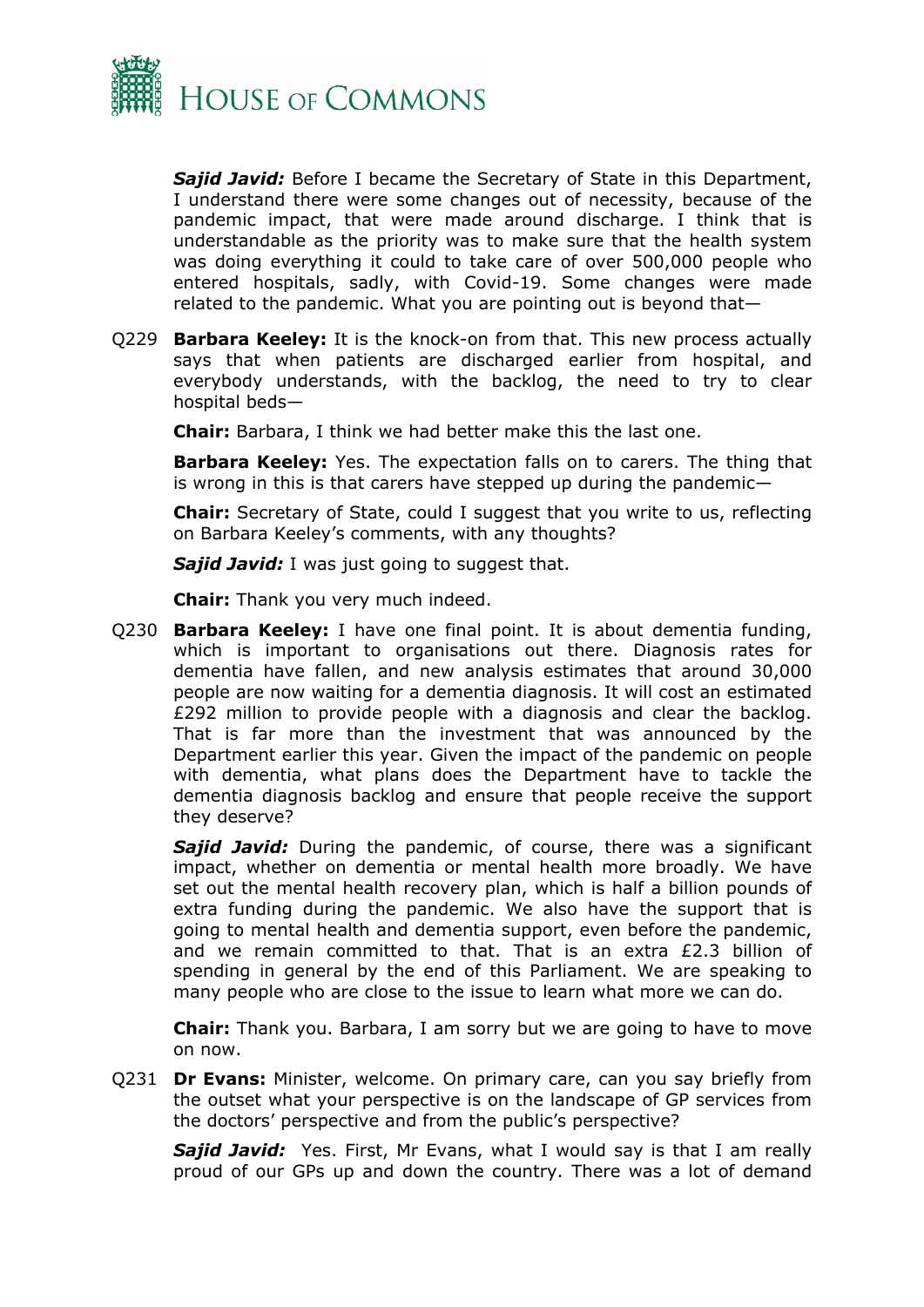

pre-pandemic, but of course because of the pandemic whatever demand they had before multiplied considerably for all of them. What we have seen throughout the country, especially over the last 18 months, is GPs really stepping up and doing what was needed of them and answering the call from the British public.

As the Secretary of State for Health, I think I speak for all my Ministers and certainly all of those in the Department, when I say that as a nation we could not be more proud of our GPs and what they have done. If you think of the vaccination programme, for example, which they are doing now, right from the early days of the vaccination programme to the booster programme and how vital that is, it is GPs who are getting out there to some of the most vulnerable in care homes and to those who are housebound, making sure that they get their vaccinations, including of course the flu vaccine now as well. It is hugely important. I have nothing but praise for our fantastic GPs.

Looking ahead at the challenges, during the pandemic we saw people stay away from healthcare in the normal way, including primary care. We were told to stay at home, so of course people were not able to go to their GP physically, if that is how they normally had done it. There was a requirement that there would only be remote consultation because of the rules for the pandemic. People understood that, and again GPs rose to that challenge.

As we are now moving more to normal—we are not quite there, and the pandemic is still there of course; it is very important that we keep up our defences against it—more and more people are coming back to see their GP because perhaps they had held back before. That demand is increasing, and GPs are getting record numbers of appointments. It is important that those patients can be seen as quickly as possible. When those patients have a desire to be seen face to face, which has been an issue of debate recently, I think that choice should be respected as well.

Q232 **Dr Evans:** There is a rub, isn't there? What is the correct percentage, do you think, between face to face and remote contact?

**Sajid Javid:** I do not think there is a right or wrong percentage. In my mind, there is no target. If you want to put some historical numbers on it, pre-pandemic approximately 80% of appointments were face to face in primary care. Now it is around 60%. I think last month it was around 60%. That is where we are today versus pre-pandemic, but for me it has never been that it should be 80% or 70%. It is not about a number. It is about doing the right thing. Ultimately, it is about choice for the patient. When a patient wants to be seen face to face—perhaps the initial consultation might have been remote, but they feel that they should be face to face—I think it is really important to try to meet that.

Q233 **Dr Evans:** I asked the same question of the CEO of the NHS, and she answered in exactly the same way. I guess the counter-argument, and where the rub comes from where I sit, is, what is clinically appropriate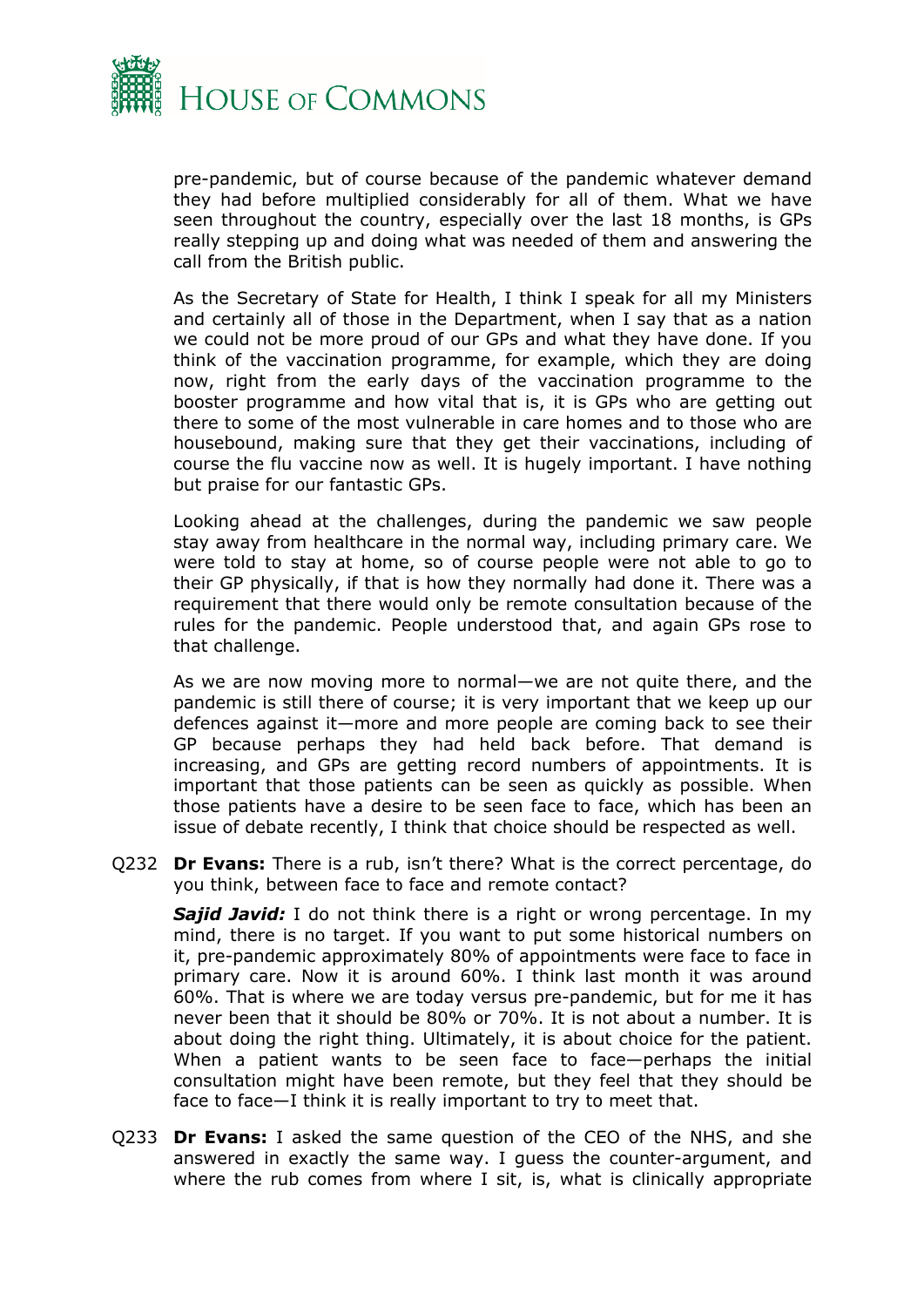

and allows the NHS to do more, versus patient choice? It might be completely clinically appropriate for the doctor to say, "Send in a photo, if you've got a digital camera, of your skin lesion for the doctor to make a decision and for the doctor to decide if they need to see you." The patient might say, "I want to be seen face to face for that to be assessed." That is the rub that is happening on the coalface. Where do you stand on that, and how do we resolve it?

*Sajid Javid:* Ultimately, we must recognise that there is huge demand on primary care services. Where we stand is on the side of the patient and the GPs in helping the GPs to do what they love doing, which is seeing their patients. That was the purpose of the recent winter access package, as I think we called it. It is working with GPs, listening to what they have to say and to come forward with funding or other interventions that will help them do more of what they love doing, which is seeing their patients. That was the purpose of the package.

Q234 **Dr Evans:** You have brought up the access package, and that leads me on to the next part, which is productivity and access. Much was made about league tables. Do you plan on going ahead with league tables for GPs?

*Sajid Javid:* We never planned having league tables. We never have. That has never come from the Department. It has never come from the NHS. I think what that might be a reference to by some is that the GPs' last contract, which I think was negotiated in 2019, included the need for more transparency, which GPs rightly accepted, and being able to publish data at practice level rather than at regional CCG level. That is something that we intend to go ahead with. It was agreed back in 2019. I think, understandably, a lot of that data collection was paused during the height of the pandemic, quite rightly so. I do not know where the idea of league tables comes from.

Q235 **Chair:** Will that data include the proportion of face-to-face appointments by practice?

*Sajid Javid:* I think it will, yes.

Q236 **Dr Evans:** Broadly speaking, on the figures, 9% of the NHS budget goes towards general practice, where they see about 90% of the population. Do you think that figure is right, given the pressure they are under?

*Sajid Javid:* I do not know at this point, to be honest. Certainly, what we need, especially now in light of the lessons we have learnt through this pandemic, is a transformative approach to how we deal with future health needs. There is demand on healthcare, the waiting list, the elective backlog, and mental health, which we just talked about. I think that means a fresh look at how primary care works with secondary care, with community hospitals and people in the community, and with midwives, and to take a fresh look at all that.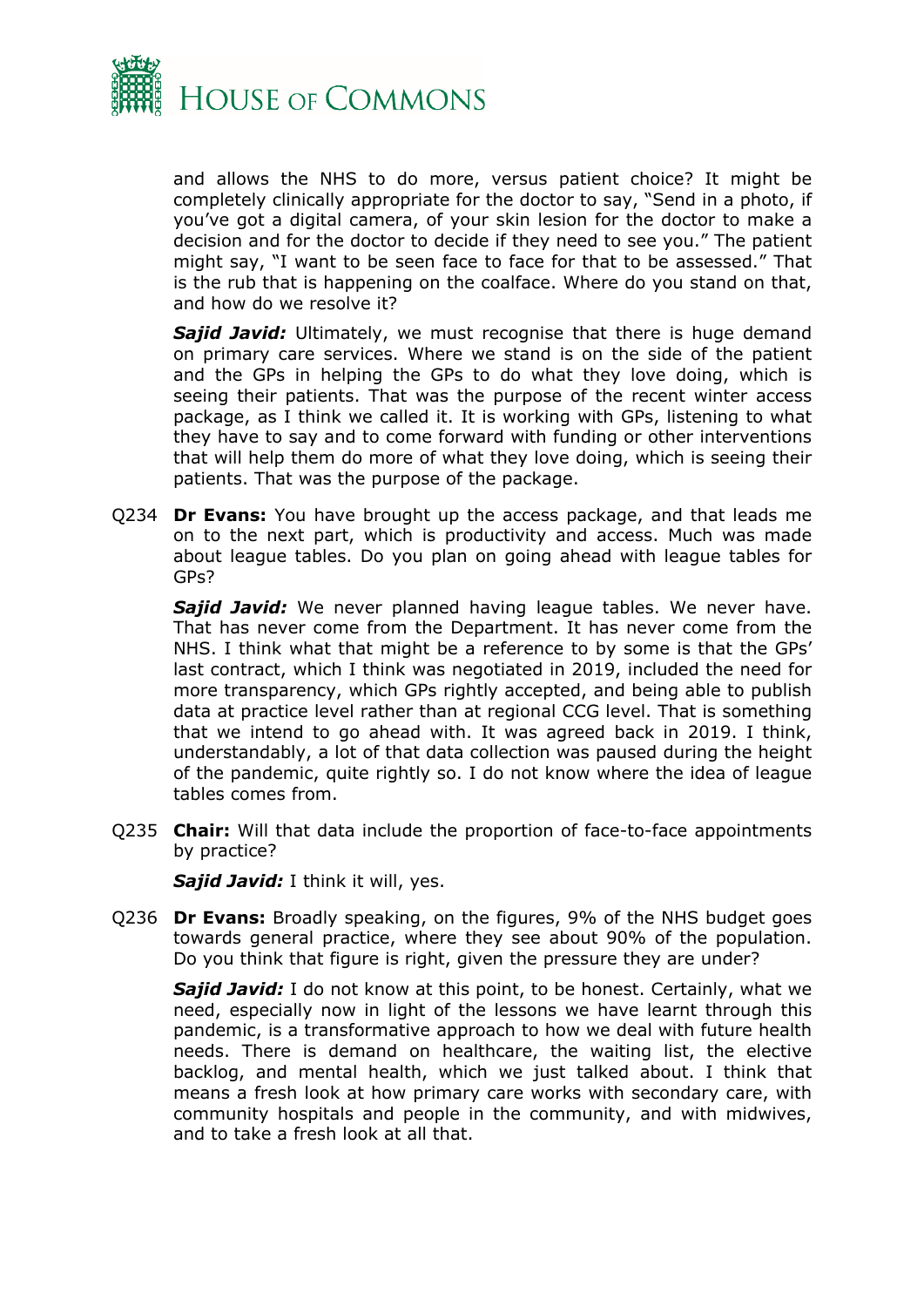

I have started that process. Part of the leadership review is to look throughout the NHS and the care system, but especially focusing on the NHS. It is not just hospital leadership but primary care leadership and community hospital leadership, and it looks at where, in some parts of the country, there are different models for the relationship between primary and secondary care. Parts of Wolverhampton, for example, have a specific model where some GPs work directly for the NHS.

I think it is important to take a proper fresh look at this in light of the level of demand and the changes in demand. At the heart of it, in primary care, will be our GPs. They deserve a huge amount of support because they are facing unprecedented challenges. It is my job to make sure that we are listening, and working together.

Q237 **Dr Evans:** I am really pleased you picked up on that. I am not going to go through the long-term plan as my colleagues have been through it, but in the short term one of the things we saw in the pandemic was a revolution in thinking. We could suddenly get rid of the red tape, for whatever reason, and clinicians seemed to have thinking space. We have heard that from other witnesses in the last couple of sessions.

Is there a way you can foresee protecting thinking space for clinicians? There could be paid incentives through QOF, for example, where you could protect time for them to concentrate on the models of their local care. These revolutionary ways of enhancing improvement in the NHS at the coalface seem very sensible ways, in the light of what you have put in the winter access plan, for moving red tape, who is doing sick notes and things like that. Is there an emphasis in the plan on putting that kind of practice in place? It will make a huge difference in the immediate effect. How can the Department capitalise on that?

*Sajid Javid:* We have made the winter access announcement and we are putting all of that into place, although some will move more quickly than others. There is £250 million in the winter access fund. There is more use of the community pharmacy consultation service. Some GPs came to us and said, "With our telephone systems, in terms of cloud computing, we can change the patient experience when they call the practice", and we are investing in that. There is the access improvement programme as well. We have done all that, listening to GPs. If there is more we can do, I am ready to try to do it. It is a really important partnership, and we will continue to work with them.

Q238 **Dr Evans:** My final question is about wellness and the wellbeing of GPs and the workforce in primary care. A lot of them are facing abuse. A lot of them are also facing burnout. Is there a programme that the Government could consider about how to look into simple measures that would support the welfare of the frontline services in primary care, be it time to think, places to speak to or the ability to use some of the funding for team-building? All of those kinds of things could make a huge difference to the quality of their working life, which may encourage more members of staff to stay on and continue to contribute to the NHS.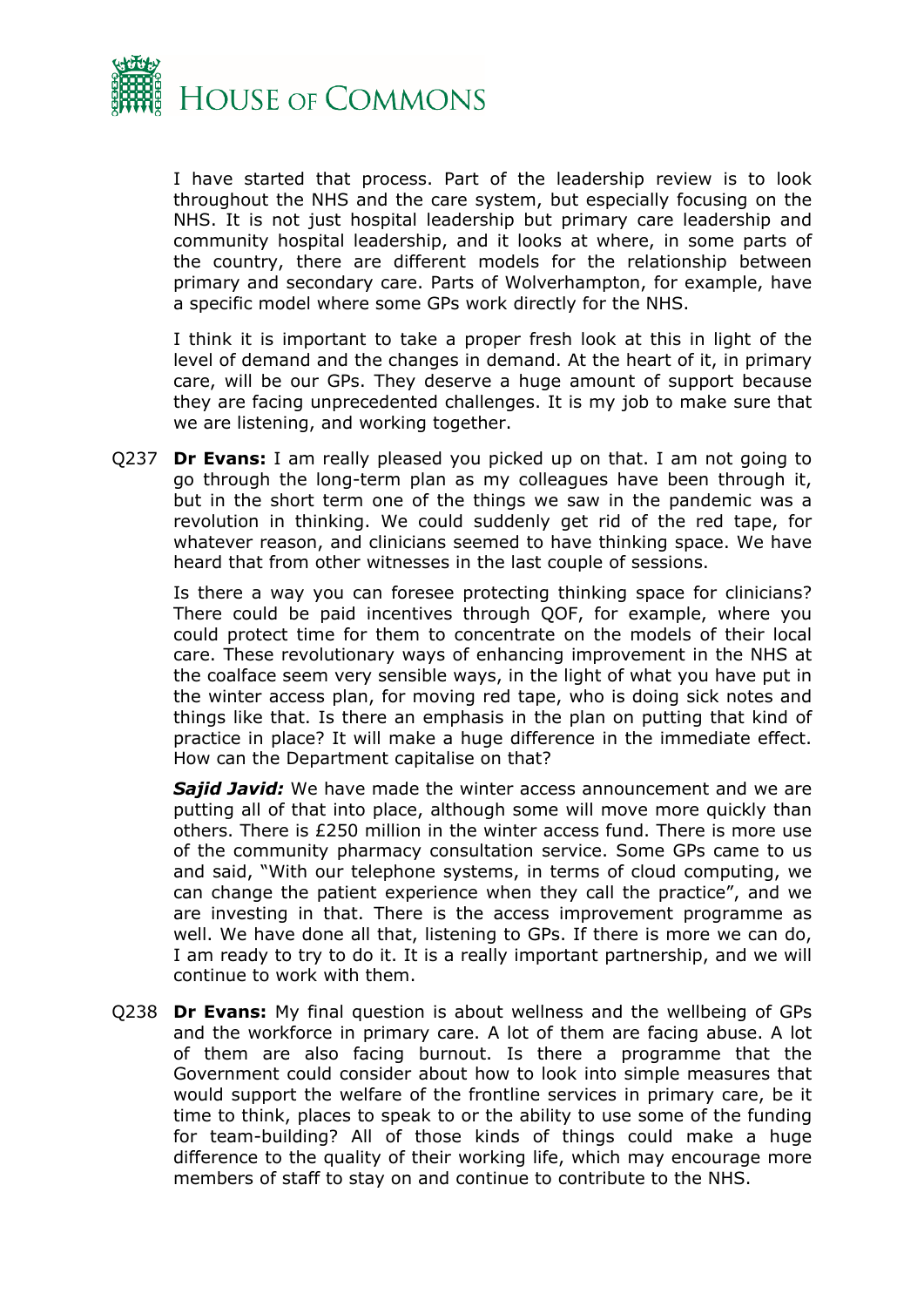

*Sajid Javid:* The short answer is yes. I think there is more we can probably do to help with that. It is important that we look at that.

Can I say something about that, as you rightly mention it? Sadly, we have seen abuse of GPs and other healthcare workers, nurses for example. Sticking to GPs for a second, there will never, ever be an excuse for any kind of abusive behaviour. We have seen horrific abuse of GPs. I will not mention the practice, but we saw real serious injuries and someone could have lost their life in the attacks that we have seen.

This Government will never tolerate any kind of abuse to any kind of healthcare worker ever: zero tolerance. In the package I referred to earlier, one of the things I insisted on putting in, to make sure we were showing that we wanted to help in every way we can, was £5 million of funding for any kind of security need for any practice—be it CCTV, panic buttons or anything—if a practice thought that they needed it. If that money was not enough, we would certainly look to add to it and support our fantastic GPs in every way we can. We want them to feel absolutely confident in the incredible work that they do. We will always support them.

You have just mentioned some ideas. I know you speak with experience, and with family experience as well. You mentioned thinking space and team-working. I think those kinds of things are the way to go. There is probably more we can add to that, but it is really important that the welfare needs of our GPs and all the primary care staff working with them are met and prioritised.

Q239 **Chair:** Thank you. I want to follow up with some questions about GP numbers. In 2019, the Government announced a target to get 6,000 more GPs by 2024, so about 1,200 more a year.

There is a bit of debate as to what has happened in the last year. NHS Digital says that it is up about 300, excluding locums and trainees. Other numbers say that full-time equivalents are down 400 over the last year. Whether it is up 300 or down 400, we are a long way off the additional 1,200 a year that we were hoping for when your predecessor announced that new 6,000 target. What are you doing to get that target back on track?

**Sajid Javid:** First of all, the latest numbers I have, if that is helpful, are to June 2021. In terms of the 6,000 number, there are just over 1,200 more doctors in general practice.

Q240 **Chair:** Full-time equivalents? Obviously, if you include people who are working part time that does not give you the whole picture, does it?

*Sajid Javid:* I want to say full-time equivalent, but I am going to be careful. My notes here say 1,200 extra doctors in general practice to June 2021, so towards that 6,000 number.

Q241 **Chair:** Perhaps I could guide you because I have looked at the numbers.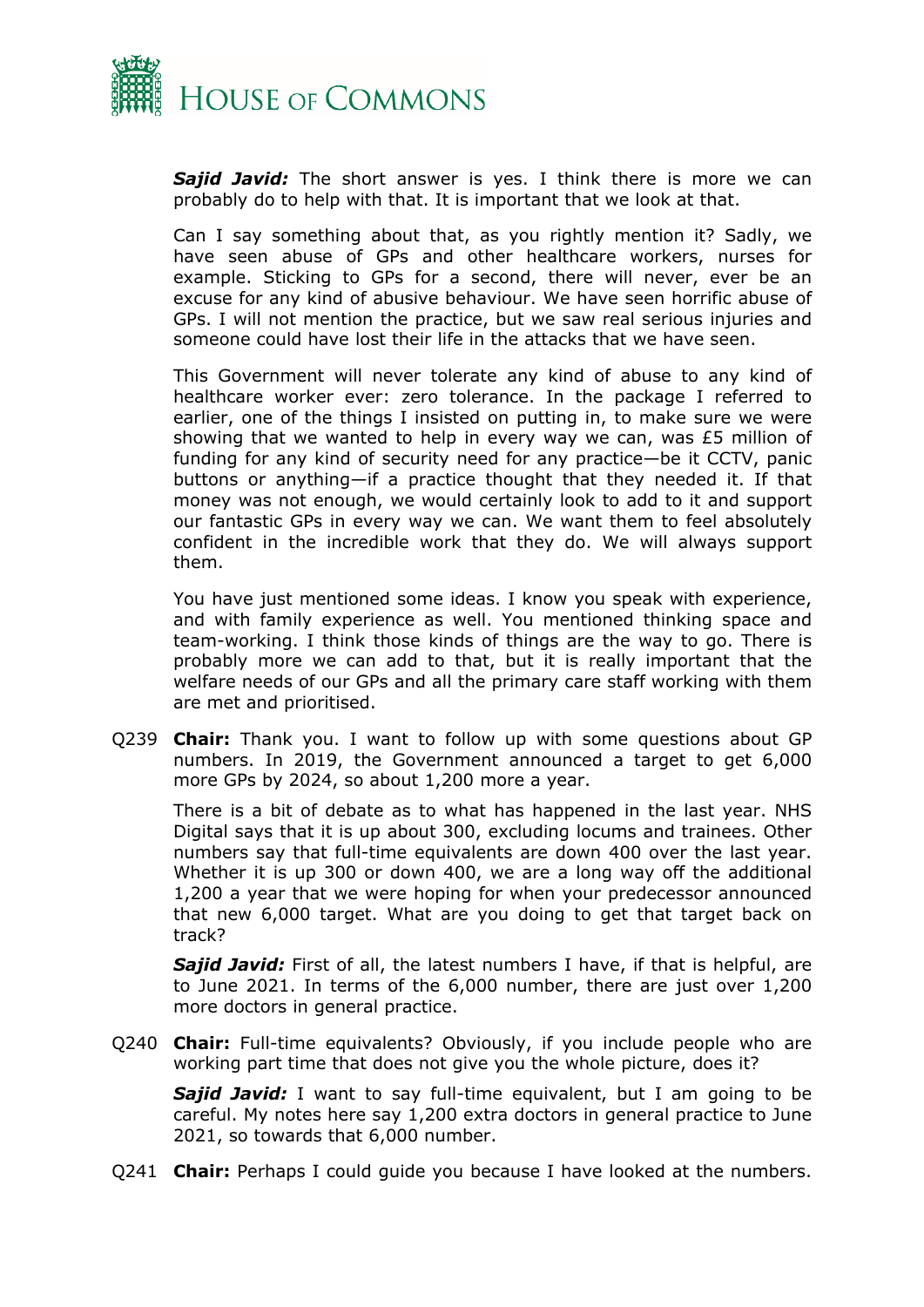

I think, when it is full-time equivalents, there is actually a decrease. The general point is that the numbers have not been going up—I am sure you would accept that—as fast as we would like them to be going up.

*Sajid Javid:* By the way, we also have a target of 26,000 other clinicians in primary care—

**Chair:** Equally important.

*Sajid Javid:* The latest number I have to share with the Committee is 8,880 to June 2021.

Q242 **Chair:** Is it your view that we are on track to meet the 6,000 additional full-time equivalent GPs by 2024?

**Sajid Javid:** No, I do not think we are on track. What are we doing about it? Earlier, I referred to the record number of students in medical schools. We lifted the caps last year and this year. That is part of it. Colleagues on the Committee referred earlier to the importance of international recruitment. That will be part of it as well. We are not on track. I certainly am looking at what more we could do. I definitely want to see that increase, but I am not going to pretend that we are on track when clearly we are not.

Q243 **Chair:** The reason I ask the question is that the 6,000 target came after a target that I actually introduced in 2015 to have 5,000 more GPs by 2020, which we did not succeed in delivering. In that period, we had a big increase in new graduates from medical school going into general practice. The reason we did not hit that target was that, at the same time, there was a big increase in the number of GPs going part time or retiring early.

The BMA says that from its recent survey a quarter of GPs are planning to go part time in the next 12 months. How do we stop history repeating itself?

*Sajid Javid:* Obviously anyone, whether a GP or not, has the right to move to part time or, in some cases, they might retire earlier than otherwise. Part of the answer comes back to the point made by Mr Evans earlier—sorry, Dr Evans. We have to make sure that we are listening to what can help GPs with their general work environment.

As I said, and I absolutely recognise, the pressures have been immense. They are unimaginable. Pre-pandemic, we would not have thought about this kind of pressure on our primary care clinicians, including GPs. We have to look at what other ways we can support them. It has to be about investment in recruitment as well. For those who want to work extra hours, if that is a question of some extra funding or some other changes, it is important that we provide that as well. The £250 million access fund that I announced earlier, just for the next five months to the end of this financial year, was partly put together because a number of GPs and their representatives came to us and said that there will be some GPs who can work extra hours but you have to be able to fund it properly, whether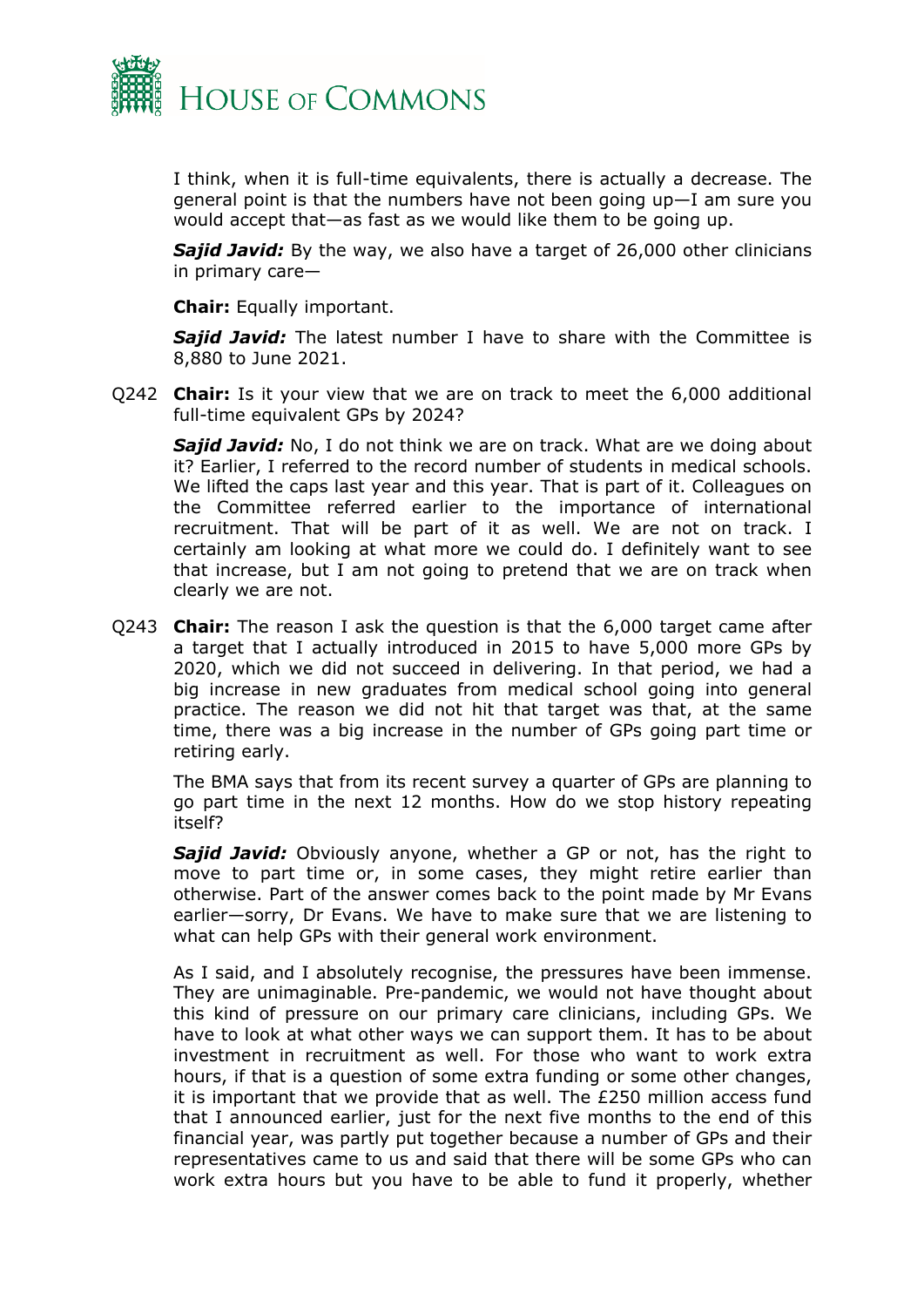

they are locums or it is other types of support. It is not all about funding, by any means; it is about looking at the whole spectrum of things that we can do to help.

Q244 **Chair:** One of the consequences of the crisis in workforce for general practice is that some new GPs are qualifying and, rather than joining a surgery or a practice, they are going straight into locum work because it can be better paid and more flexible. What do you think the impact is on patients when, rather than seeing their own GP, they see a locum who they may never have seen before and may never see again?

*Sajid Javid:* There may be some people who are quite happy not to see the same GP, but as a general rule, even if someone thinks it is okay to have a different GP every time, I think it is always better, where you can, to have someone who knows you and knows your medical history. If it is not necessarily the same GP in the practice, the practice knows your history. I think that is important.

What we are also seeing, related to that, is that newer GPs graduating have less interest in becoming a partner in a GP practice. A GP can obviously join the practice as a salaried employee of the practice rather than a locum, but there seems to be less interest in becoming a partner now. I do not remember the latest numbers. I was looking just the other day. There seems to be a significant fall in that interest.

Going back to Dr Evans's point about the way people access GPs and demand, there has been such a huge change over the years that I think we are getting to the point where we need to take a fresh look at that as well. If there are things that are getting in the way of perhaps becoming a partner or a salaried GP belonging to a particular practice, we need to work out what those are, listen to the GPs and make sure that we are reacting.

**Chair:** Thank you.

Q245 **Laura Trott:** Thank you, Secretary of State. The Royal College of Emergency Medicine set out its view that virtual GP appointments had led to increased demand on emergency departments. It is fair to say that when we had the head of the Royal College of GPs here, he refuted that. Where do you stand on it?

*Sajid Javid:* Can I ask you to explain a bit more? Are you talking about virtual access to GPs in general?

#### **Laura Trott:** Yes.

**Sajid Javid:** During the pandemic it was understandable why virtual access—most of it through phones rather than video, but either way became a necessity. For many people, sadly, there was no alternative because of all the necessary rules. Where we are with that now is that, as we move back to normal, the rules that kept people away are no longer there, plus there will be people who stayed away from their GPs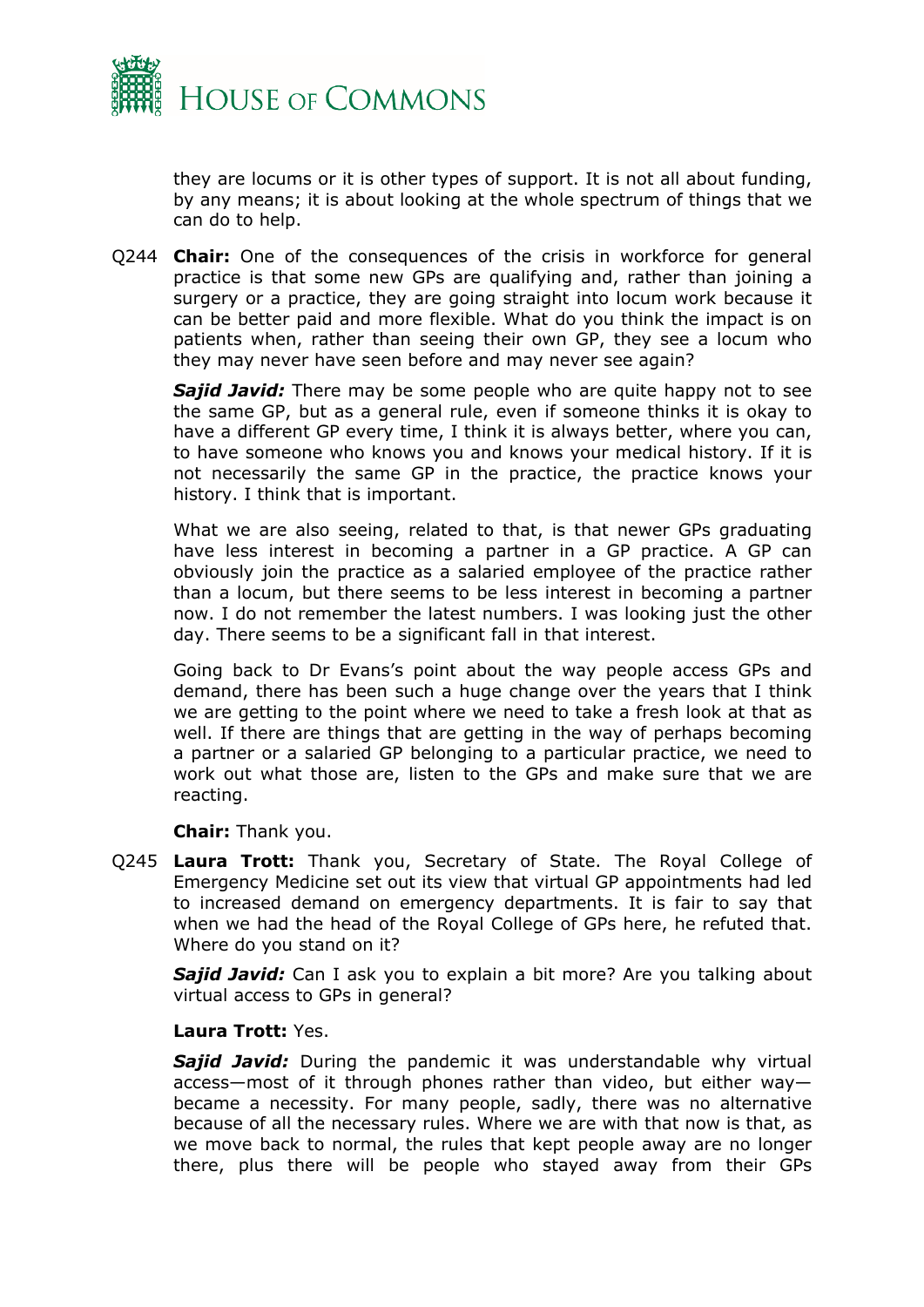

understandably, when they were broadly asked to protect the NHS. People are now rightly coming forward, and in fact I want them to come forward. I want people to know that the NHS, whether GPs or otherwise, is open for them. As they come forward it is important—the point I discussed a moment ago with Dr Evans—that ultimately there is a choice in how they are seen.

Q246 **Laura Trott:** Do you think that, as we see rising face-to-face appointments, that will help reduce the excess demand we are seeing in our emergency departments at the moment?

*Sajid Javid:* As we get more and more access to primary care, it will certainly help with demand in accident and emergency, and more generally emergency care.

I want to share with you a statistic that I am trying to recall. I will refrain from sharing the statistic, but I can tell you that a significant portion of people are turning up for emergency care when they could have actually gone to their GP. That is not the fault of those people at all. They stayed away from the NHS when they were asked to, and they now want to be seen, and that is right. As I said, I cannot emphasise enough that I want people to come forward for the care they need.

Part of the reason that I think people are turning up at A&E, perhaps when they do not need it, is that they are not able to get through to their primary care services in the usual way. The 111 service has a big role to play. The people operating that do a fantastic job in trying to direct people to the right type of care for them. I mentioned earlier that we will be setting out more around our winter planning for the pressures that we will see. Part of that is also increasing the capacity of the 111 service.

Q247 **Laura Trott:** The point that the Royal College of Emergency Medicine was making was exactly that: lack of availability of GP appointments has led to increased pressure on emergency departments.

*Sajid Javid:* That general point is correct.

Q248 **Laura Trott:** In terms of the pressure on emergency departments more broadly, you mentioned that you are going to be looking at 111 as part of helping to relieve that pressure. What are your other plans for helping to reduce wait times in emergency departments?

*Sajid Javid:* We, or more correctly the NHS, very recently set out a 10 point recovery action plan for urgent and emergency care. That has been published. The kinds of measures that have already been set out in that are for work with ambulance trusts; there has been extra funding that has gone in for this winter of, I think, £55 million on recruitment numbers. There is help to recruit more 999 call handlers and clinicians to work in the control rooms. There is more capacity for frontline staff.

That is on top of some of the investment that had taken place both pre and during the pandemic. I believe some £450 million of investment went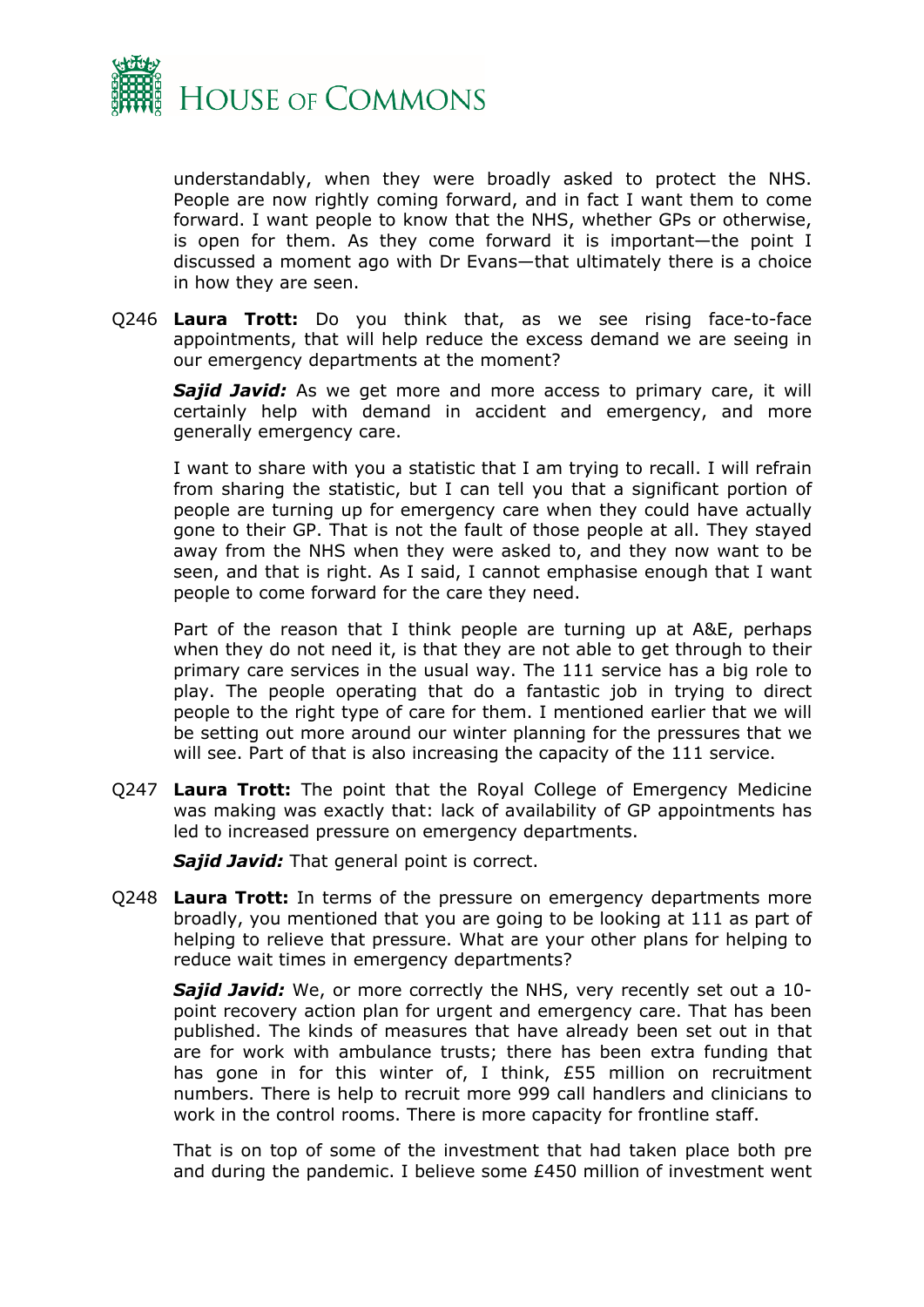

into A&E facilities, to upgrade them, and funding went to 120 separate trusts that needed that kind of support. There is the 111 First initiative, to try to get more people to see the 111 service as a kind of front door to emergency care, and if it is possible, to call that service first. Of course, if it is an emergency, they can perhaps even direct you to the emergency department you might get seen in more quickly, or tell you if it is something that can be dealt with by the non-emergency part of the NHS.

Q249 **Laura Trott:** What effect do you think that package of measures will have on wait times? Do you have any view on the number of people you expect to be waiting beyond the four hours, as we go into winter? It is obviously very high at the moment. What effect do you expect that package of measures to have on people's experience of A&E?

*Sajid Javid:* They are all measures to help—the extra funding, the extra support, and the extra people like the call handlers. You are asking me about the effect of the measures. They will clearly be helpful, in that they will get numbers moving the right way.

If you are asking me what it means in the number of people seen or what might happen to the wait, it is incredibly hard to say. I could not put a number on it. All I know is that these are the right type of measures. We constantly keep them under review. Obviously, every single day the NHS has a whole team that looks at this. I, personally, have a meeting twice a week at least on winter plans.

We are constantly looking at what else needs to be done, based on what we are seeing. What we are seeing at this point, to put it into perspective, is that first of all winter is tough anyway. In normal years, winter is tough. This year, it is going to be extra tough because we still have a pandemic. I cannot emphasise enough how important it is for people to take their vaccinations if they are eligible, especially the booster vaccinations, but there are still some 5 million people who have not yet taken their first jab in England. The vaccination programme remains hugely important.

The flu vaccination programme is the biggest that this country has ever had. That is going to be even more important this year than before because there was virtually no flu last year. It is going to be around this year, and we need to be prepared for that.

Then, of course, there is all the suppressed demand—the missing referrals. The NHS estimates that there are possibly 7 million to 8 million people who would have come forward to the NHS normally but did not because of the pandemic. If you take all of that together, the pressures, including those on A&E, are immense. It is a very unusual time and we want to make sure that we are doing everything we can to help the NHS cope with those pressures.

Q250 **Laura Trott:** This is my final question. You have helpfully set out that there is to be a plan for how we address the elective waiting times.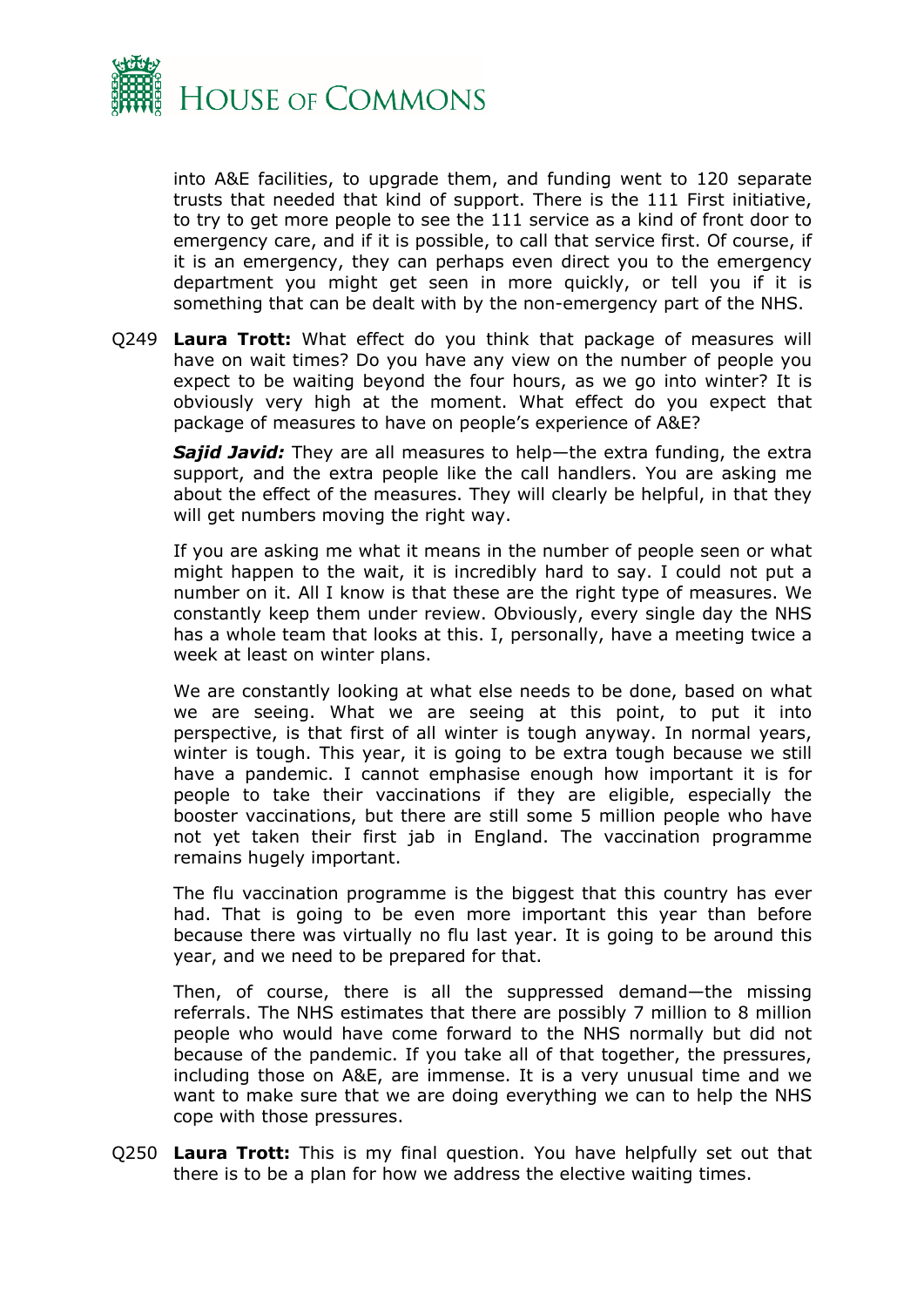

### *Sajid Javid:* Yes.

Q251 **Laura Trott:** That will correlate the 30% increase that has been promised to the plan to achieve that. Is the 30% increase a permanent increase, as you see it, in the capacity of the NHS, or is it something that you expect to be ramped down? If so, will the ramp-down plan be included in the plan that you are going to set out at the end of November?

**Sajid Javid:** I am not sure that it is going to have, as you describe it, a ramp-down plan. To your main point about whether it is a permanent increase, we are still finalising these plans, but I would like to think that there is a permanence about them. A lot of the investment that we are making to get there will be things that will make the number of electives the NHS can get through much more efficient.

Perhaps I could give an example. We have announced a huge amount of investment—about £2.3 billion or £2.4 billion—in community diagnostic centres. We have already announced 44. There will be at least 100 with the extra funding that was allocated in the settlement last week. They will be in communities, focusing on diagnostics such as MRIs and CT scans. There will be other diagnostics, tests and scans. They can help massively in dealing with the wait lists.

If you take the official waiting list—the 5.7 million number—the majority of people on that list are waiting for diagnostics. We will have separate hubs that can do that. We plan to have the first 44 that we announced up and running within 12 months. They can make a huge difference. Once you get to the end of the SR period, the diagnostic centres will remain, and the major investment will have been made. Of course, there will be a continuous workforce requirement, but that will be covered in the longterm plans.

**Chair:** Thank you.

Q252 **Dean Russell:** Thank you, Secretary of State, for your time this morning. I have a set of questions on mental health and then on technology. Before that, I want to ask you a very specific question relating to a visit I had to my local GP surgery on the subject of inefficiencies.

One of the things that was really noticeable to me was that they could not do PCR tests. I sat in on a surgery where there was a young child. The GP needed to get them tested, but they had to then send them away to get the PCR test. I just wondered if there was a reason why GPs, as I understand it, cannot do PCR tests on site.

*Sajid Javid:* Do you mean just to take the swab?

Q253 **Dean Russell:** Yes, take the swab and send it off. That was my understanding, unless I misunderstood on the visit. It was a cause of concern.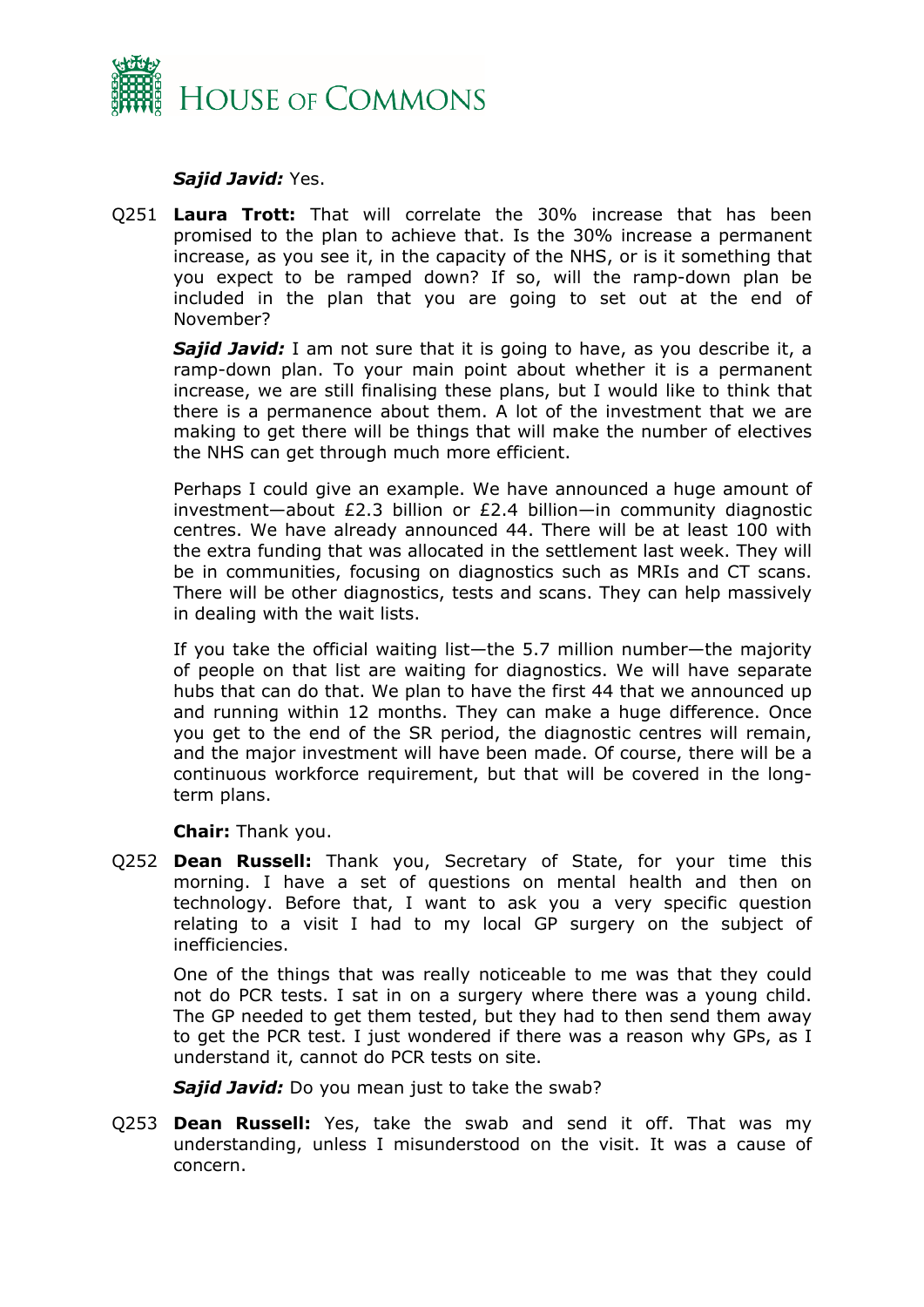

*Sajid Javid:* In the NHS system, NHS trusts can do PCR tests. You specifically asked me about a GP practice. I am not aware if a GP has a special allocation of tests. Certainly, GP surgeries will be able to access the test, but if I understand your question correctly it is, would they have a ready supply?

Q254 **Dean Russell:** Or could they do the test? If they have a patient they are seeing, and they think perhaps they should be tested, could GPs be enabled to do the test?

*Sajid Javid:* But if they took the swab, they would still need to send it to a lab for assessment.

Q255 **Dean Russell:** Yes, absolutely. I do not think they can take the swab itself, as I understood it. Perhaps I could follow up with you separately.

**Sajid Javid:** Yes, I will find out. I can certainly write to you about that and get you a full answer.

Q256 **Dean Russell:** Thank you. My first set of questions is about mental health. I am conscious that one of the big issues that has come out of the pandemic is increased awareness of mental wellbeing and mental health, which is a good thing in reducing stigma, but there is also an increased rise in people with concerns around their own and family members' mental health.

Specifically around children, and the use of CAMHS, when do you think that the funding and the initiatives that are happening at the moment, which you mentioned earlier, towards reducing the backlog on mental health will start to be seen? I am very specifically conscious of parents who are concerned about their kids, and who are having to wait weeks or sometimes months to be able to see someone on that front.

*Sajid Javid:* First, I recognise that mental health challenges have risen significantly because of the pandemic. While I think everyone understands why we were all asked to stay away, stay at home and distance, not being able to see our friends and family, it had an unintended consequence, through isolation and in other ways, of increasing mental health problems, especially among young people, as you point out. It is important that everyone recognises that and understands why it is a priority that we deal with it.

In the most immediate term, that was the reason why we put together the mental health recovery plan. It was because of the immediate impact of the pandemic. That was an additional half a billion pounds, just in this financial year. As you would expect, it has been targeted to the people affected the most because of the pandemic. At the top of the list have been young people—children or younger adults—as well as frontline staff, whether in the NHS or the care system, who have been affected.

That plan includes £111 million of support for extra workforce. Trying to meet that need is an important part of it. Longer term, beyond this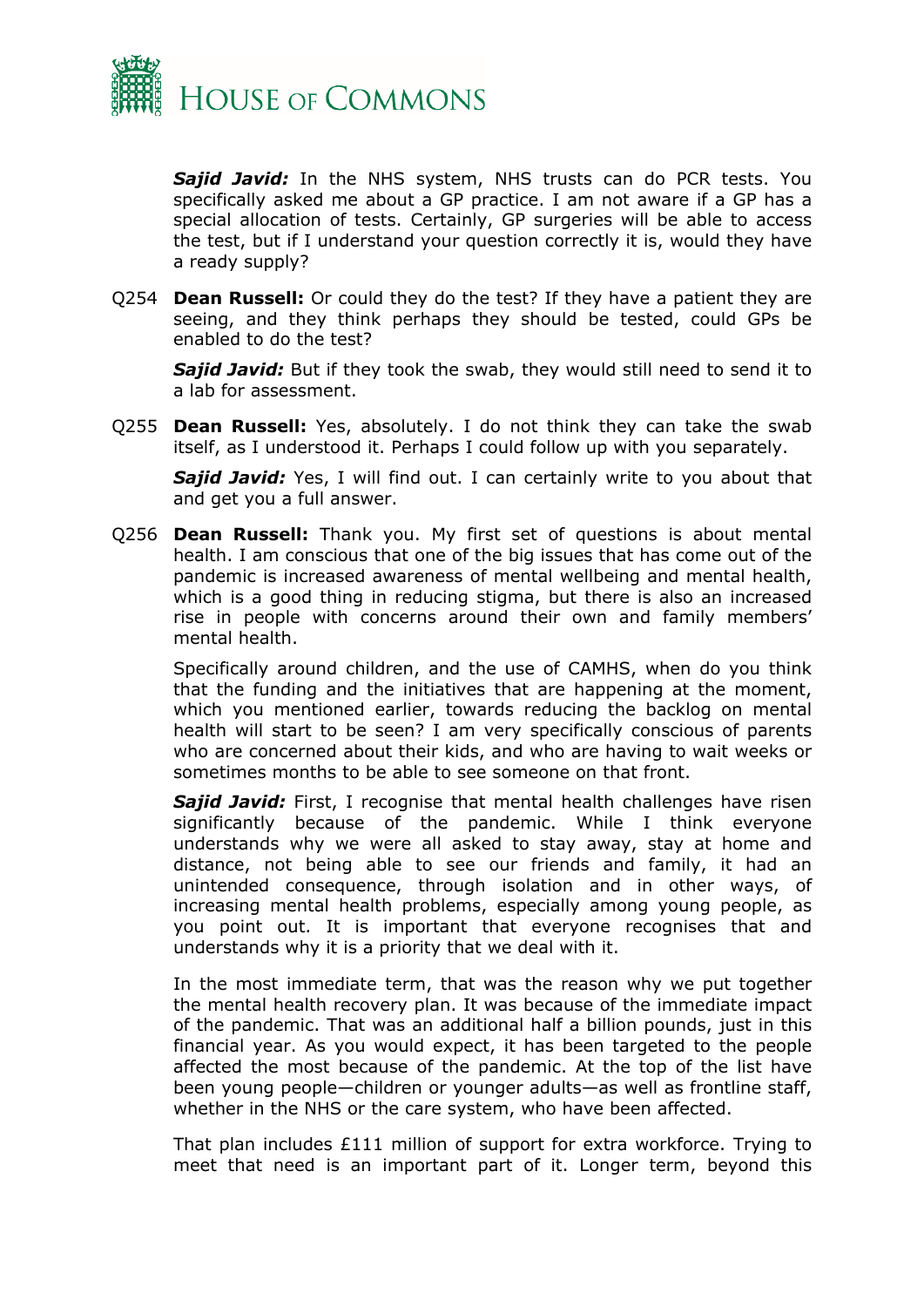

financial year, we will have to see how we can deal better with the challenges. We had already committed, pre-pandemic, an extra £2.3 billion a year by 2024-25. That has not changed, but in the financial settlement that we just received as a Department last week, we are looking at what more can be done to support mental health.

Q257 **Dean Russell:** Very briefly on that, I have to praise the work that has gone into mental health over this past year, especially the support for the workforce in the NHS. It was incredibly welcome.

Going back to timing, obviously April is a key date, but do you think that over the course of next year we will start to see the backlog for CAMHS mental health for children shortened and start to reduce? I want to get a sense of the timing of success on this.

*Sajid Javid:* Unfortunately, I would say that the backlog—we are talking about mental health, but also more broadly—will increase before the overall number goes down. Why? As I mentioned a moment ago, there were some 7 million to 8 million people who stayed away—the missing referrals. Of course, they are starting to come back. I do not know how many will come back, whether it is 50% or 60%, but whatever the number is, it is a huge number. As I said, I cannot emphasise enough that I want people to come. If they have any kind of health need, whether a mental health need or any other need, I want them to come to the NHS and know that it is there for them.

There is the normal demand you would have in any case, on top of the returning demand. If you take all that together, it means that waiting lists in general will rise before they get better. Within that, obviously more people than ever before will be seen. We have said that the elective recovery funding that we have already allocated, both from the SR and what we allocated this year, means that there will be something like 9 million more scans, procedures and tests and things. A lot more people will be seen because of that, but I think we have to be realistic: there is an unprecedented level of demand. We have never seen anything like it. This is true throughout the world in any developed country that has a universal healthcare system. It is true through every part of the UK; what I am saying is true in Scotland, Wales and Northern Ireland. There will be certain priorities within that.

If it is helpful, Mr Russell, because mental health has remained a priority in the NHS, I can share with you some of the latest numbers that I have. It might give you some confidence that it remains a priority. The figures on the waiting time standard for psychological therapies for common mental health care conditions for the year to July 2021 show that 98.8% of people completing treatment waited less than 18 weeks for their treatment, against a target of 95%: 98.8% versus a 95% target. Also, 92.3% of people completing treatment waited less than six weeks, against a target of 75%. I hope that reassures you that it is an absolute priority.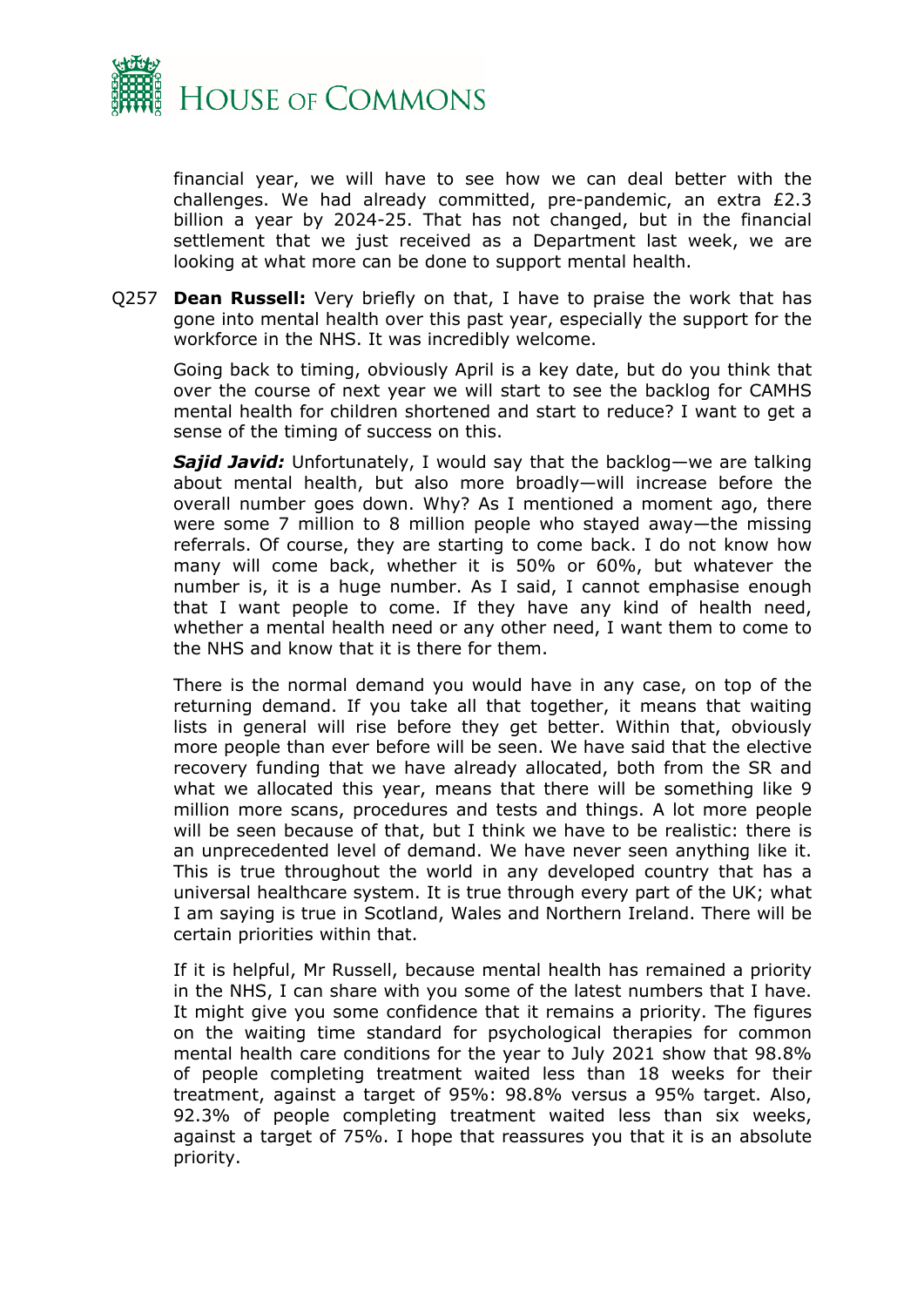

Q258 **Dean Russell:** Finally on the mental health topic, do you think that under your leadership as Secretary of State we will finally get parity between mental and physical health in the NHS and social care?

**Sajid Javid:** I absolutely believe in that. I am glad that that is the clear policy of the Government. I will do everything in my power to make sure that happens.

Q259 **Dean Russell:** Thank you. I now want to ask a few questions on technology. I chair the all-party parliamentary group on digital health, and we have been looking at lots of different areas, such as data and so on. I have a few questions about where the priorities are for technology and, probably more fairly, digital in the NHS and social care.

Obviously, a lot of money is coming into the system with the levy, the spending review and the announcements recently. Is technology being seen on the same level as capital investment in bricks and mortar, given the fact that things like virtual wards have proven to be very successful? Virtual appointments, when they are done well, can be very powerful. I want to get a sense of your priority for technology in the review for the next 10 or 20 years.

*Sajid Javid:* It is an absolutely huge priority. From the settlement last week, if we look at the increase in capital, which had already been increased significantly in the previous SR, there was an increase in this SR of £4.2 billion in cash terms. That is on top of the £32.2 billion we had already planned. Taking the whole allocation of capital, I see that technology will be the absolute priority. It has to be. There is no way that the NHS can meet the demands on it without embracing the very latest technology.

I have seen it at work. There are NHS trusts that have really gone out and properly embraced technology. I recall a visit to Milton Keynes hospital. I was told it was the first hospital in Europe to use robots for general surgery. Not only can they see more patients more quickly, but there is a better outcome for the patient because they can be incredibly accurate in a way that the human hand cannot. What should drive this is the outcomes for patients.

With digital patient records—cloud-based technology—there is the use of AI for looking at images and assessing the health challenges from those images. We are investing hundreds of millions in AI. Not only is it going to be an important part; it will be absolutely essential. Without embracing the very latest technology, the NHS will just not be able to keep up with the very best treatments for patients.

Q260 **Dean Russell:** That is very optimistic. It is an area I am very passionate about. At my own local hospital, Watford General, they have done fantastic work around virtual wards. Is there a plan to make sure that learning from where there are successes on the digital front is shared across the NHS?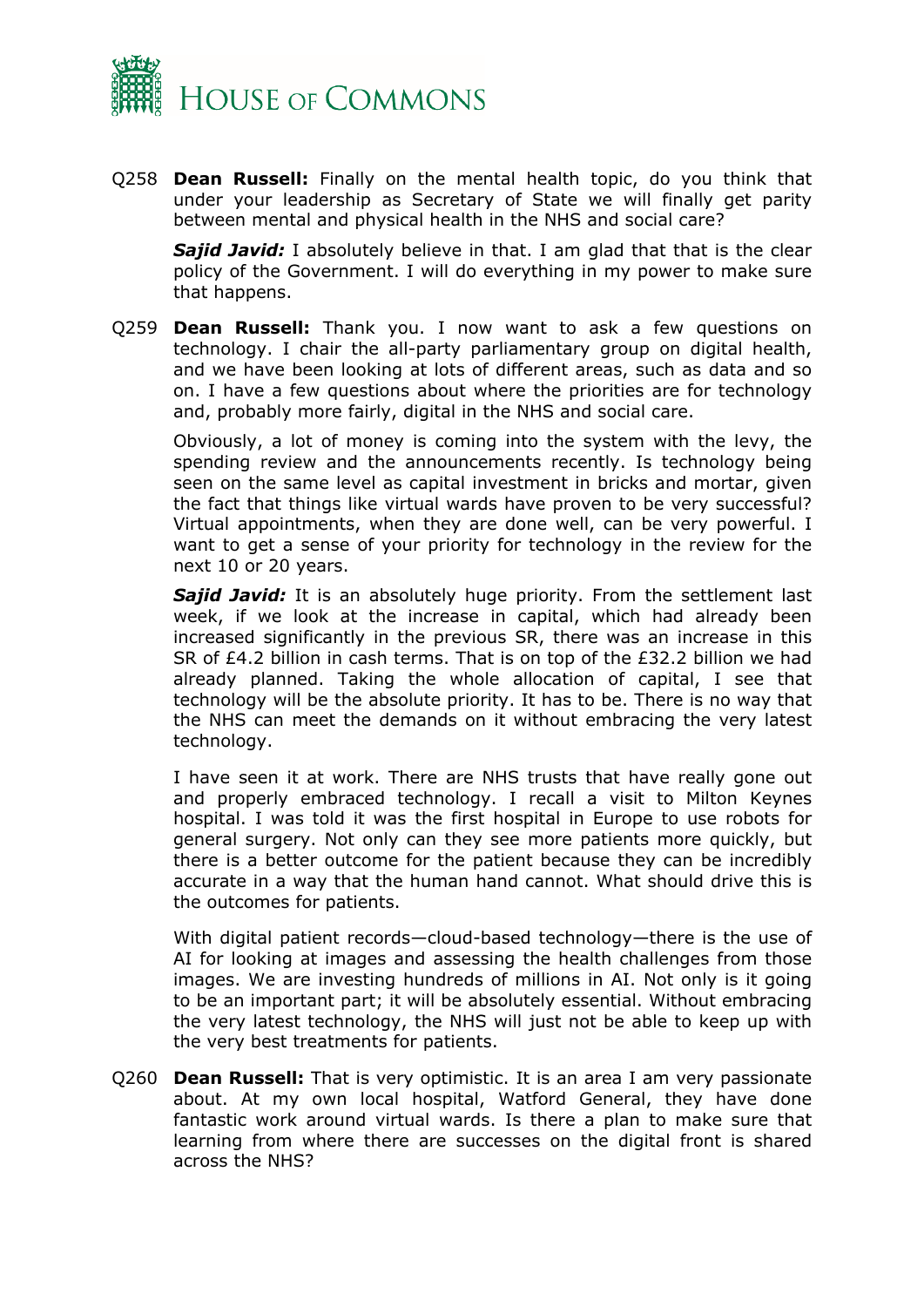

*Sajid Javid:* Yes. The NHS is already running what it calls the accelerator programme for digital; pop-up clinics, virtual wards, 3D eye scanners, home antibiotic kits, AI in GP surgeries and lots of things all to do with innovation and technology taken together. The whole purpose of the accelerator programme, as it sounds, is to take the very best practice and make sure that all trusts are looking at it.

I want to link this back to something else that I have initiated, which is a leadership review. The reason I asked Sir Gordon Messenger to do that review is that I have already seen, in the few months I have been in the Department, some fantastic examples of NHS leadership, whether on the technology front, staff welfare or, most importantly, patient outcomes. I have also seen that there are trusts that could do a lot better. No one can claim that leadership is the only answer, but it is an important ingredient. Without good leadership, you will never get the best standards. In the NHS, we have some of the best leaders that our country has. They are really outstanding people. How can we replicate that throughout the NHS so that it can be in every part of the country? Ultimately, it is going to lead to better outcomes.

Q261 **Dean Russell:** Absolutely. I have a couple more questions. With regard to data, there was a lot of fearmongering a few months ago about NHS data and GPs accessing patient data. I have two comments on that.

Do you see a time, with regard to the use of data, when people will be able to access their summary care record throughout their lifetime? Could a child born today have almost a data wallet that they could carry with them throughout their lifetime, and which connects GP data to surgeries, the NHS and social care? Effectively, you would have a single patient view that carries through and helps them with health outcomes. Do you think we are heading towards data associated directly with the patient that can be accessed anywhere within the system to improve their outcome?

**Sajid Javid:** I hope so, but it is not round the corner. It will take time to do that. There are NHS trusts still using fax machines. Most NHS trusts, when they are scheduling someone for an elective surgical procedure, are using Excel spreadsheets and WhatsApp groups as well as traditional email. That is seen as great technology by some.

There is a project going on right now, to give you an example, with Chelsea and Westminster Hospital trust, led by NHS Digital. It is a pilot project. They have only been doing it for a few months. All they have really done is say to consultants: "Instead of using WhatsApp groups and Excel spreadsheets to try to schedule your elective procedures, why don't we just use something called a real-time database?" These databases have existed for 20 years. Just by making that change, the impact has already been transformational in that pilot project, in just a few months.

Some of the consultants themselves cannot quite believe how it has made their life easier and given them more time to do what they want to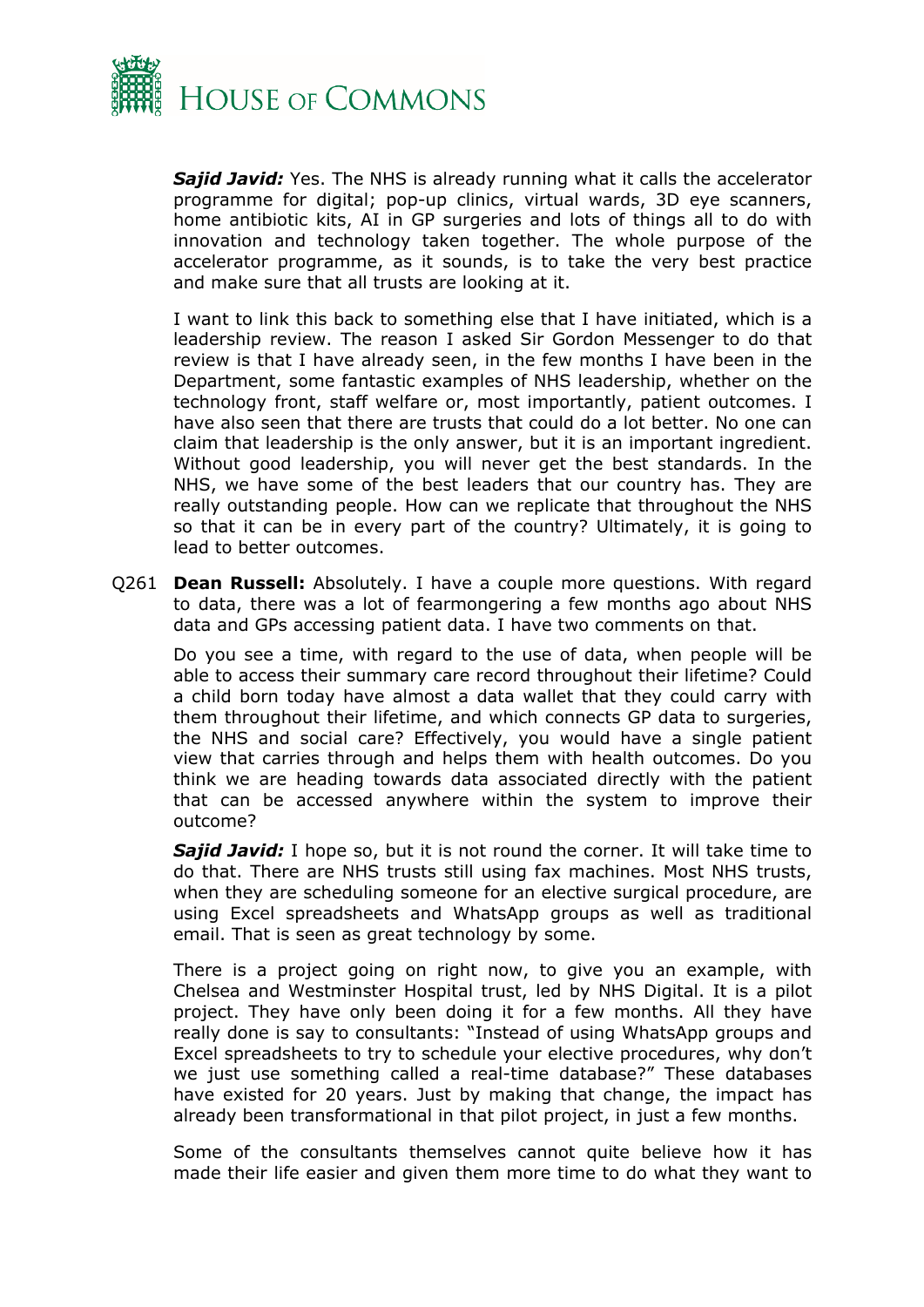

do, which is their elective procedures. The patients have much more knowledge and confidence in their appointments. Sometimes they cannot make an appointment and need to change it, and they are doing it electronically. In this case, a patient will get a text message that tells them their appointment. They can then respond yes or no. They can change their appointment. It is all done electronically. That is something that is just happening now.

The good news is that something like that, once it is a proven concept, can be rolled out very easily. When it comes to costs, it actually saves money. It more than pays for itself. That depends a lot on better data. It is always important to reassure people that, whenever their data is used in the NHS, privacy will always be paramount, and there will also be appropriate access to that data. Most people accept that the more digital the NHS can become in terms of access to data in the appropriate way, the better the outcomes can be for patients.

**Dean Russell:** You have answered my second question already, so thank you very much.

Q262 **Paul Bristow:** Secretary of State, I really enjoyed your answer to that last question about the spreading of innovation across the system. I have been involved in health policy for perhaps 20 years. I have seen numerous plans to try to spread innovation and new pathways across the system, but they have only ever partially worked. You even talked about surgical robots. I remember the da Vinci robots. They have been used for kidney cancer, prostate cancer and bladder cancer for a long time, but the fusion of innovation and new ways of doing things has only ever partially worked.

You say that you want to tackle the backlog, quite rightly, by doing just that—spreading innovation across the system—but if it has only ever worked partially in the past, what is different now?

*Sajid Javid:* I would say a couple of things, if I may, Mr Bristow. The first thing, as you said, is that it is essential. I think we have got to a point, especially with the impact of the pandemic and the huge demand we are seeing in the NHS to get through the elective backlog, where we have to do things differently. When you look at that transformation, digital technology innovation is a necessity. Maybe in the past it was not seen as absolutely essential. Maybe you could use Excel and WhatsApp groups and get away with it. It is inefficient. It is not how you would organise things, but maybe you could get away with it. We cannot do that any more. It is absolutely essential that we have this transformation.

I mentioned earlier the community diagnostic hubs with the very latest technology. We want to be using, as soon as it is ready, AI technology in the diagnostics in those hubs and elsewhere. I have talked publicly about the surgical hubs and having a part of the hospital that can focus on a particular type of surgery—cataracts, for example. I went to Moorfields hospital where they are using the latest technology to see patients in half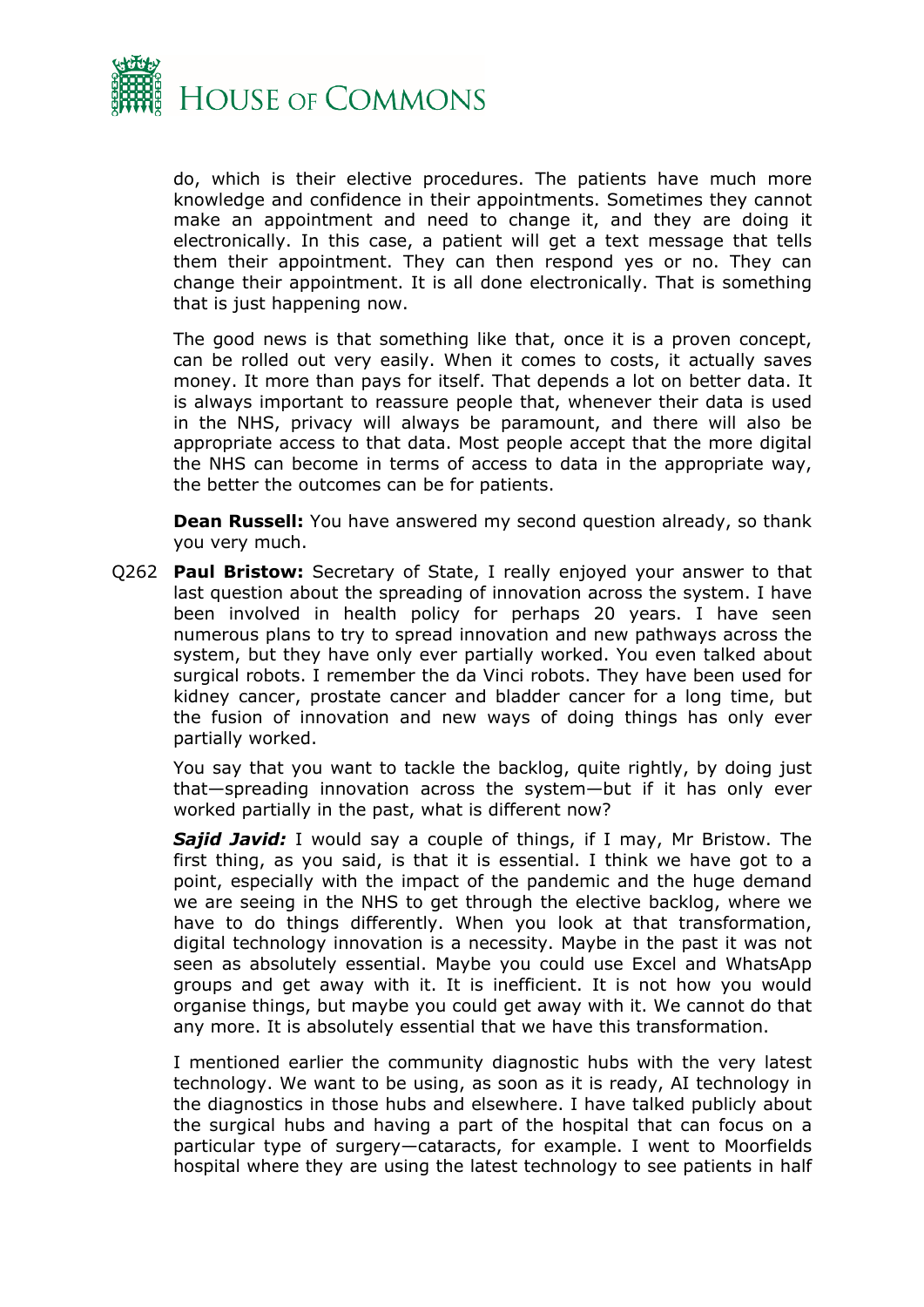

the normal time. They see more patients more quickly, with much better outcomes for patients by focusing on and making the very best use of technology, including the technology used for patient interaction. It is an absolute necessity.

There are two or three other things that would help make it happen. I touched on one earlier with Mr Russell, and that is leadership. It is not just about knowing what the technology is and its availability; it is having the leadership that is willing to deploy it. I think leaders today who do not embrace digital transformation will not survive.

I am not talking just about the NHS. I am talking more generally. You can apply it to a company or any organisation. Technology is so vital that, if you cannot embrace it, you should make way for someone who understands the importance of technology. That is one of the reasons to have the leadership review. I want to make sure that every leader in the NHS understands that it is their job to promote technology and to embrace it. It is not your chief technology officer's job only or your chief information officer's job. It is your job, and if you do not understand that, you really should not be working in the NHS.

There is also funding. That is different as well. I have talked about some of the numbers, and I will not repeat them now. We are getting record amounts of funding for technology.

Lastly, there is the support—the ecosystem. We were talking about the accelerator programme, for example, and the work that happens in NHSX and NHSD to try to give general support. There is no need to ask every trust to duplicate effort. If, at the centre, they can give good direction for standards of data, so that different systems can talk to each other and it can be transferable, we can learn from the experiences of others. If the centre can co-ordinate that, it will make a big difference.

Q263 **Paul Bristow:** Thank you. I completely agree with you about leadership and some of the other points you make. Do you envisage any specific mechanisms or levers within the system that will encourage adoption of new technologies and new pathways to counter what I think has been a cultural aversion to innovation? It is the "not invented here" syndrome. Are you thinking about any sort of tariff mechanisms, best practice tariffs or levers in the system that are going to encourage or create the incentives for trusts to do just as you say?

**Sajid Javid:** Yes, but I could not exactly tell you what those are now. You will have to invite me back. Perhaps the Committee could really help with this and consider a real review of technology and innovation in health and social care. It is not for me to say what the Committee should or should not do, but I just throw that out there to see how it lands with the members of the Committee.

You may know this, Mr Bristow, but it is an important part. There was a very important independent review, commissioned by my predecessor, by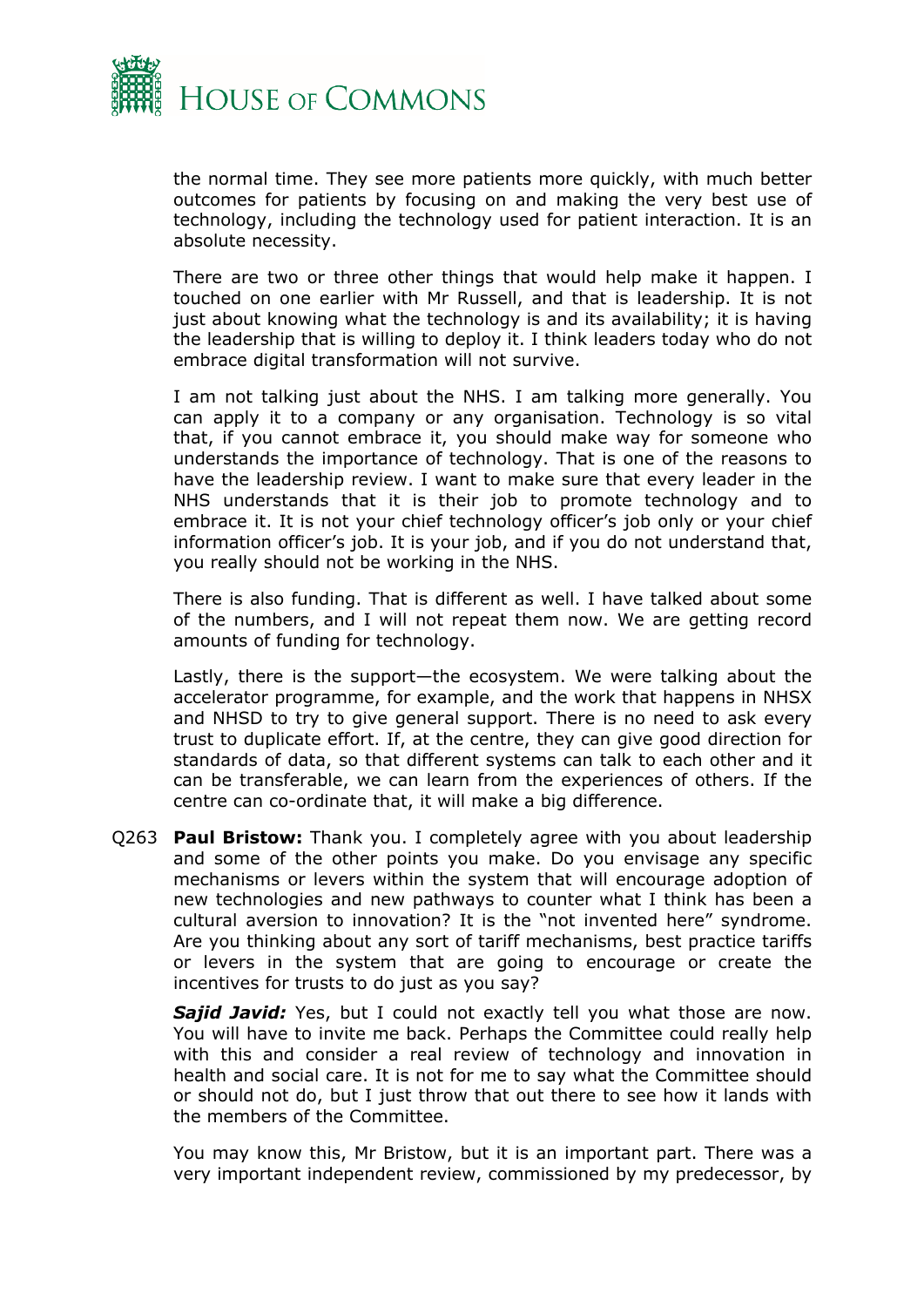

Laura Wade-Gery. I talked to her recently. She was asked to do a very wide-ranging review of technology in the NHS, the structures that can incentivise it and the support that exists. That review is almost complete. You have discussed the general direction of that. I think it will be a very important part of helping to set the right direction.

Q264 **Paul Bristow:** I would encourage you, if I may be so bold, to listen to my Westminster Hall debate this afternoon on NHS efficiency. I may be giving my own views on what those levers might be. It is for others to determine whether they are wise.

*Sajid Javid:* I may not be able to attend, but I will certainly read what you have to say.

Q265 **Paul Bristow:** Thank you. It is for others to determine whether they are wise or not, but they are certainly my views.

I want to move on to the independent sector. We have talked a lot about capacity and individuals, staffing and all that sort of thing. It is also about the capacity of cath labs and theatres to do the things we need to do. Could more be done to maximise the contribution of the independent sector to tackle the backlog and, if so, what do you think that is?

*Sajid Javid:* Yes, more can be done. We will set out what that is in the delivery plan referred to earlier.

Q266 **Paul Bristow:** Do you envisage the risk of an ideological or a cultural reluctance to use the independent sector that is being commissioned or gathered by this new money?

*Sajid Javid:* Not really. It is not something that bothers me. The important thing, especially given the huge demand that we are seeing and the backlog we have seen for reasons that people understand, is that we deploy everything that can help more people to be seen more quickly. Certainly, from what I have seen, if someone can get their knee operation done and paid for by the NHS, completely free to them at the point of use, as it should be and as it always will be through the NHS, but they can get that done in the independent sector, that is exactly what should happen.

Q267 **Paul Bristow:** Good. I hope that is absolutely right. I have a couple more questions. On capacity, in terms of staffing, I think one of the things we should be looking at is wider use of physician associates, surgical associates and anaesthesia associates. A lot of these professions are not yet regulated. What can we do to speed up that process and get them regulated? We want clinicians to operate at the top of their practice and not be doing things that other colleagues could be doing. I think that physician associates and others are a route to doing that. What can we do to get them regulated more quickly?

*Sajid Javid:* During the pandemic it is fair to say that in the approach to what certain clinicians could or could not do, there were some flexibilities that were given, and rightly so. That was because of the pressure of the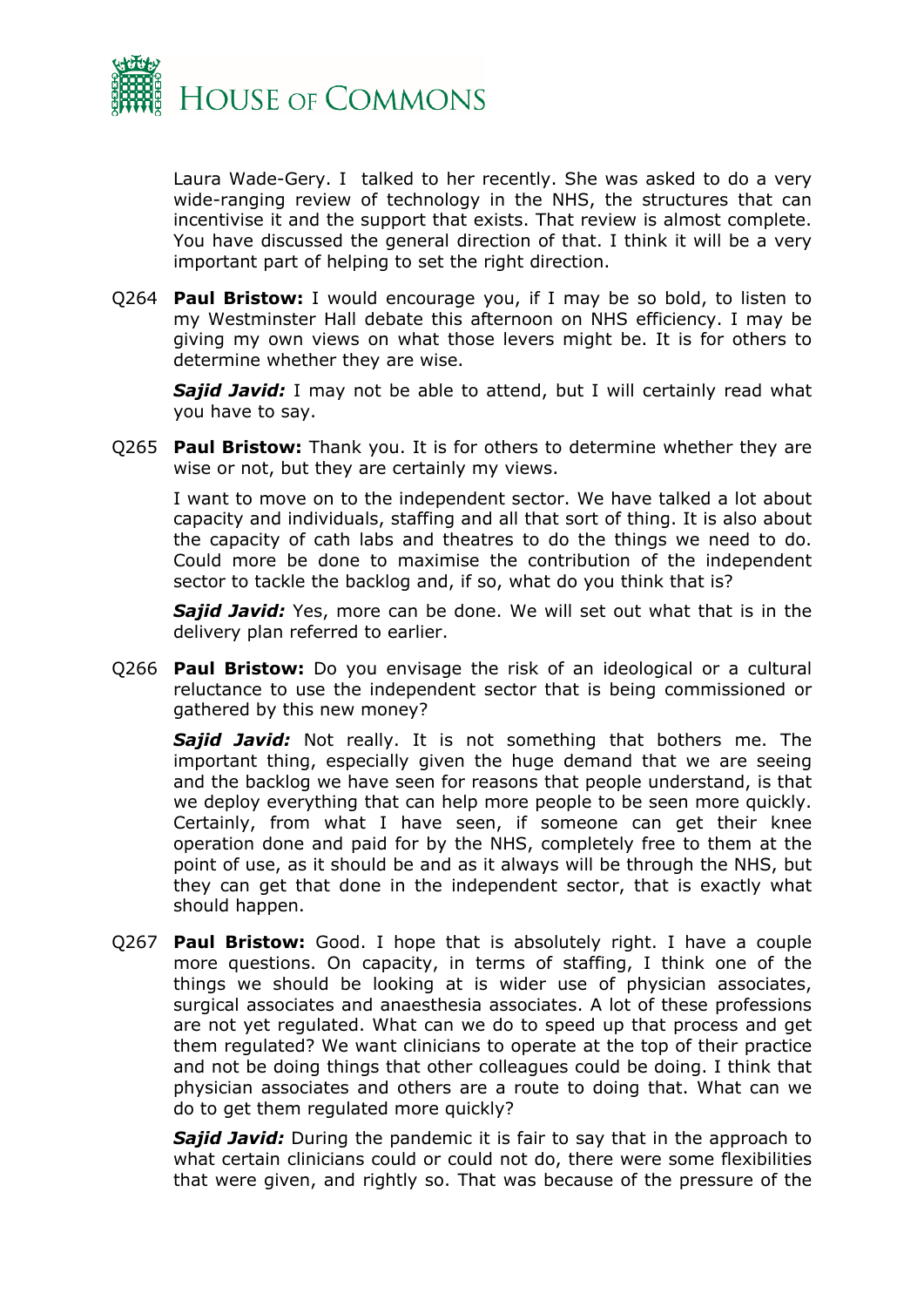

pandemic. It does not mean now, as we are in a better place—I cannot stress enough that there is still a pandemic: get your vaccines, everyone—and as we learn the lessons from the pandemic, that there might not be some things in terms of flexibilities for clinicians that we want to continue. If we do that, it has to be done on the very best clinical advice, working, for example, with the royal colleges and others. It should only ever be done for clinical reasons. Everyone should feel comfortable with any change. I think there are flexibilities like those you suggested that could be done.

I mentioned earlier, right at the start of this session, that the HEE is doing framework 15 and looking at the long-term needs in workforce. It is something that I hope they will be taking into account as well.

Q268 **Paul Bristow:** Finally, Secretary of State, you talked a little bit about transparency when it comes to GPs and shining a light on some of the measures. What can we do to do the same across our whole NHS, especially on commissioning decisions? A lot of the problems I talked about—making sure that everyone is doing what GIRFT or NICE say they should be doing—would be improved if that light was shone on commissioning decisions. Are there other ways we can make the NHS more transparent?

**Sajid Javid:** We should always be looking at how we can improve transparency in the NHS. As we all know, it is an absolutely huge organisation. Understandably, there is a huge degree of complexity. We should be trying to find useful ways of producing all that information.

I would point to some of the work, for example, in the Bill before Parliament now. As we put the ICSs on a statutory footing, there are more transparency requirements than there were before. It is absolutely right that they become, or will eventually become, subject to the will of Parliament, statutory bodies. I think we should be looking to see, within the ICSs and the structures that are below them, what more transparency could be offered.

Earlier, we talked with Dr Evans about primary care. We should be looking at the different examples around the country of how primary care is done, how important transparency is and how we can use that. If I might point to the Office for Health Improvement and Disparities— OHID—in the Department, which I have created, that is, as it sounds, all about recognising that we have disparities in health outcomes across the country. If we are truly to tackle those, we need information. We need to understand where the challenges and problems are. It is not just primary care, but at every level. The more information we have and the more transparent we are about it, the better evidence we will have for targeting resources, especially when it comes to prevention.

Q269 **Chair:** To confirm, on transparency, is it your intention to publish the proportion of face-to-face appointments for each of the 8,000 surgeries in general practice in England?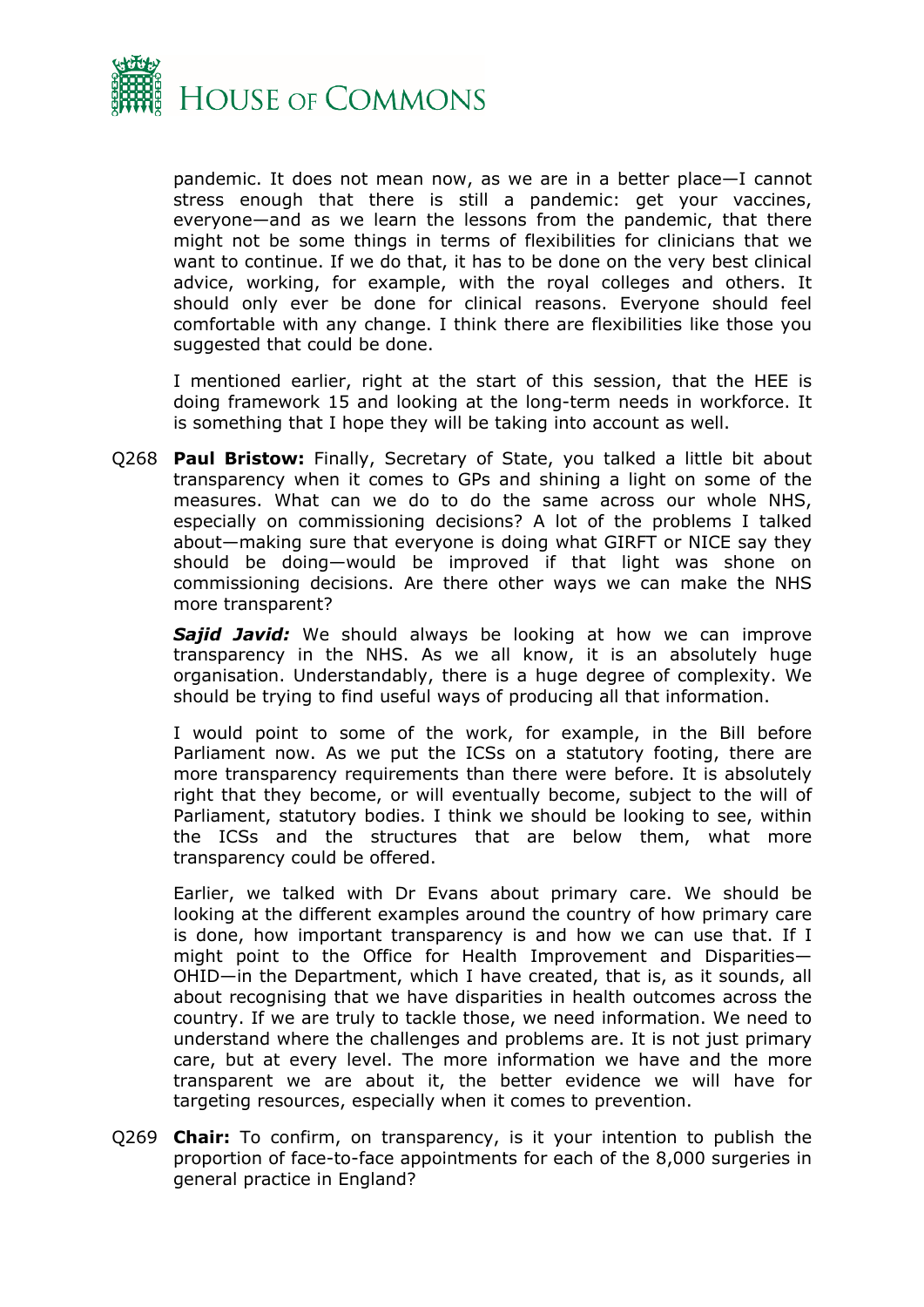

*Sajid Javid:* It is my understanding that at practice level it will include that. I did not negotiate the 2019 contract, so I do not know the exact details. If you will allow me to write to you, I can confirm that and double-check it.

Q270 **Dean Russell:** I have a brief question. Last year, I did a lot of volunteering with my local hospital. I really saw the power of volunteers, in particular young people. I have raised in Prime Minister's questions before the idea of an NHS cadet workforce, as it were. Workforce is probably the wrong word, but there could be an opportunity to get young people engaged with the NHS and social care through a volunteering pathway.

I just wondered whether that has been delved into further. I have chatted to some of your other colleagues, including No. 10, about this further. It would be great to hear if there is anything happening.

*Sajid Javid:* First of all, I agree with you on the importance of that, for exactly the reasons that you have said. We have NHS cadets. I do not have the exact numbers with me, but it is in the thousands. It has been a very successful programme. I will be looking to work with our colleagues in the NHS to see how we can build on it.

**Dean Russell:** Fantastic. I would love to share some thoughts on that.

*Sajid Javid:* I would love to hear about it.

Q271 **Chair:** Thank you. You have been very generous with your time. I have three brief last questions, and then I am going to give the very last question to Dr Luke Evans. It is not just because you called him Mr Evans.

Let me ask my final ones. Two of them are about patient safety which, as you know, is something very close to my heart. The last time the NHS had absolutely huge waiting lists was back in the 2000s, when the then Labour Government set about tackling them. They tackled them pretty successfully, but one of the unintended consequences was a targets culture that led to some terrible tragedies in places like Mid Staffs. How do we make sure that this time we do not end up with those unintended consequences when it comes to the safety and quality of care?

*Sajid Javid:* Thank you for asking that. It is one of the most important things that there can ever be for a health system; ultimately, we are there to help people, and that means that patient safety must always be paramount. You are right, Chair, to point out that as we try to get through more and more procedures, and to get through the backlog with all the extra funding and new ways to do things, that we do not, unintentionally, set up some risk for a patient that did not exist otherwise.

How will we deal with that? First of all, with everything that we do, especially the new procedures, for the very reason that they are new and have not been tried or tested, we should put patient safety at the heart of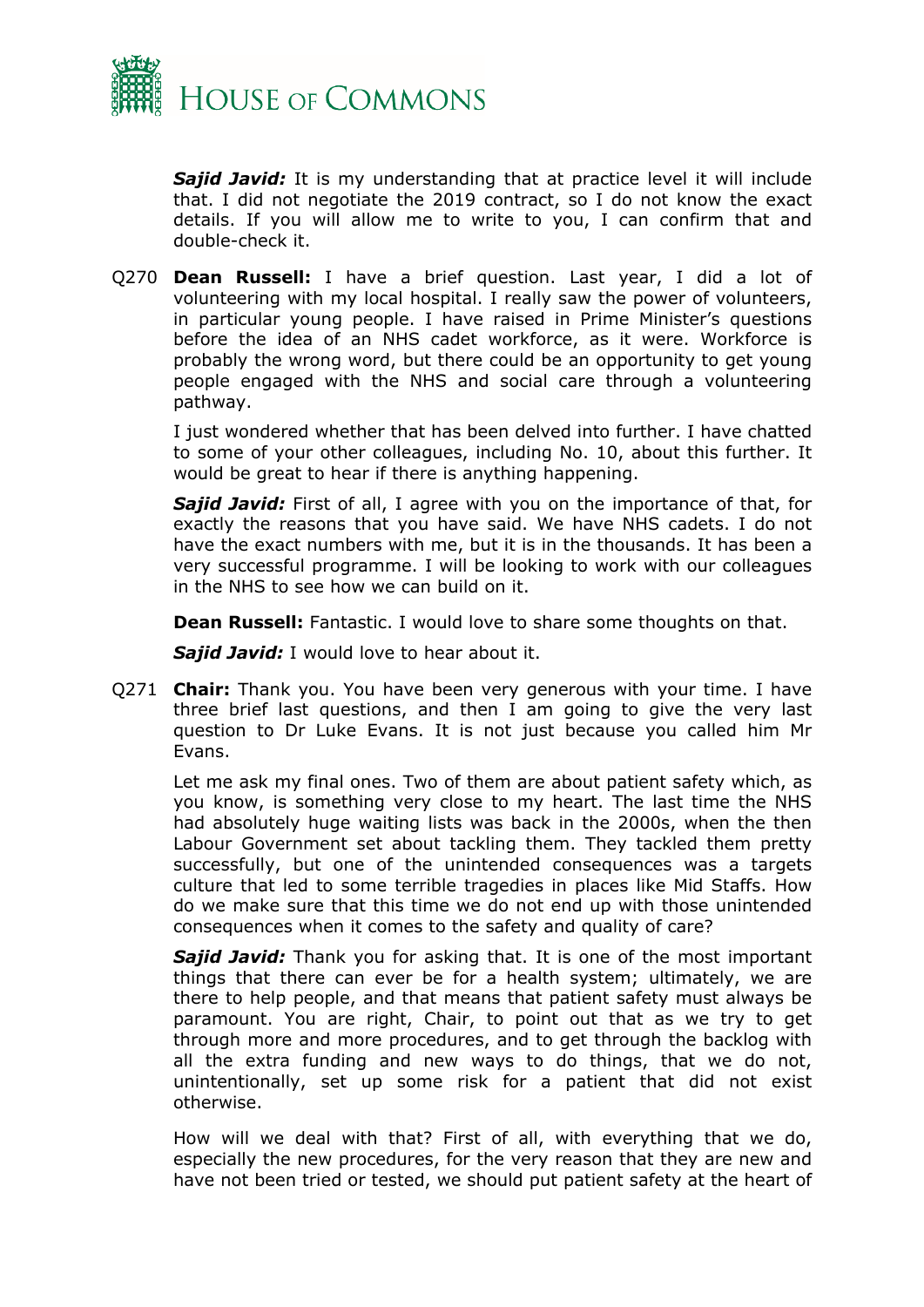

it. That is to reassure me and other Ministers that, whether it is officials or the NHS, they have thought about it very carefully and told us exactly what the risks might or might not be, and how they are going to mitigate any potential risks and manage them, with patient safety a key part of their coming up with new procedures.

The second thing is that independent scrutiny is really important. It is important to me, but also for reassuring all patients. The work of the CQC, for example, and what it does in terms of patient safety in hospitals and health settings, and care homes for that matter, is going to be an important part of it. As we set out more plans—our winter plans and the delivery plan for the electives—we want to be clear that patient safety will drive everything we do.

Q272 **Chair:** Thank you. One of the things that obviously will make a big difference is the way the new ICSs are assessed. We strongly welcome the fact that the CQC will be assessing the new ICSs. You said that will be part of the new Health Bill.

We have not yet heard that safety and quality will be one of the domains that they look at, although that was a commitment made by your predecessor. We have not yet had it confirmed that they will be Ofsted rated, in the way that hospitals, care homes and GP surgeries are. Could you confirm that that is your intention, even if it is not on the face of the Bill?

**Sajid Javid:** Safety and quality will be an important part of their rating in the work the CQC will do. An Ofsted-style rating is something that we are considering. I am just trying to recall exactly the style of ratings that may or may not be used. On the ratings issue, I would rather write to you and make sure I get it right because it has been under review for the last couple of weeks, and we have yet to come to a final decision on it across Government.

Q273 **Chair:** I think our concern is that if you have hospitals, GP surgeries and care homes being assessed in one way, and ICSs being assessed in a different way, it would not be fair across the system. The big benefit of the Ofsted system is clarity for the public, so that they know whether the ICS in their area is outstanding, good, requires improvement or is inadequate. You call a spade a spade, and if quality and safety are part of that assessment, that is also looked at. From our Select Committee's recommendations, we are strong supporters of that transparency.

*Sajid Javid:* I understand, and I will write to you on that.

Q274 **Chair:** My final question is completely different, but you have touched on it. I wondered what your sense was as to the future progress of the pandemic. You said that we may be coming towards the end. We know that there is still a high level of daily infections. There is a lot of pressure on the frontline. Are you cautiously optimistic that the days of exponential growth in daily infections, when there was a doubling rate of the disease of four days, seven days or 14 days, are now behind us?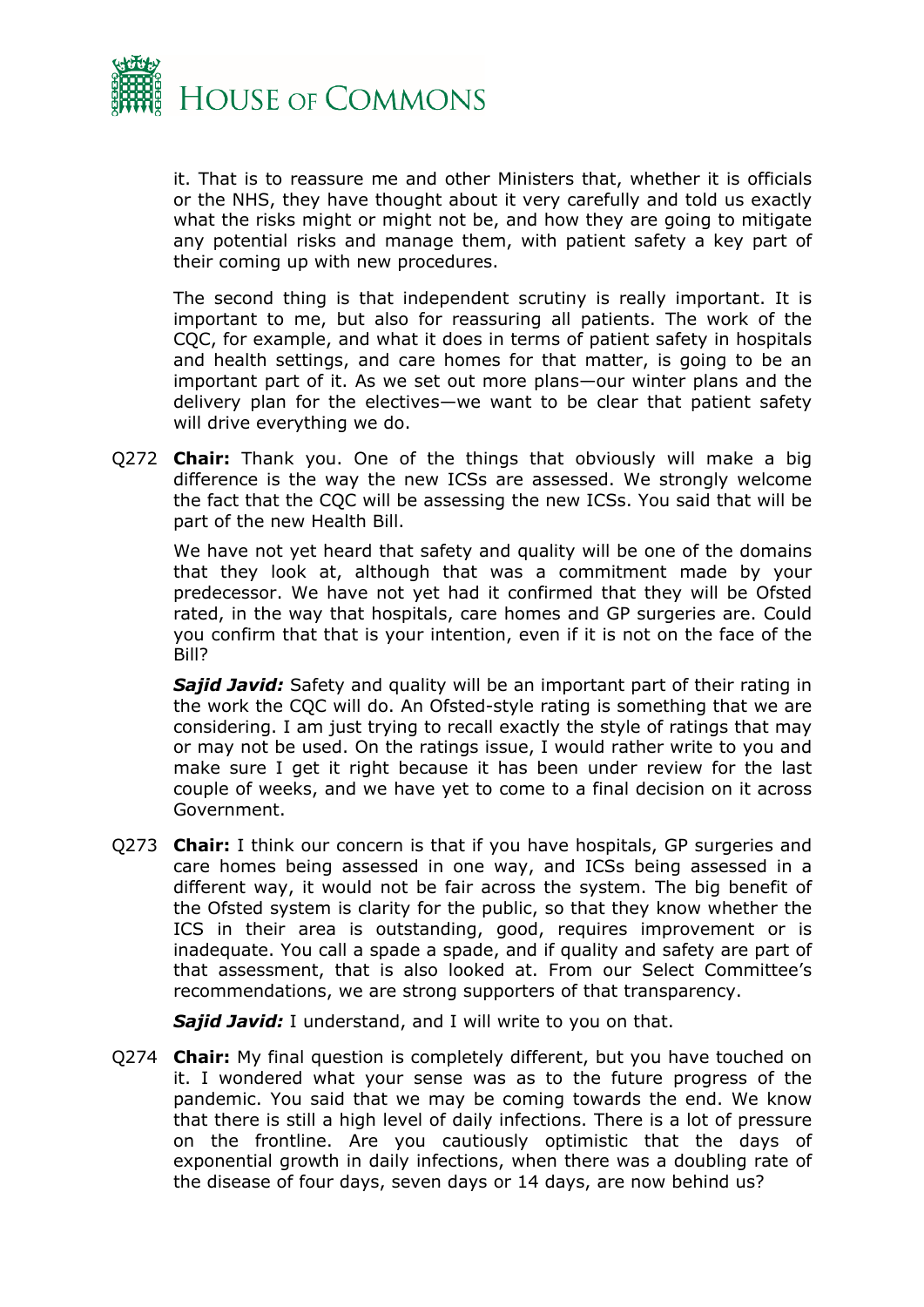

**Sajid Javid:** First of all, to be clear, I do not think that anyone is talking about an end to the pandemic at this stage. There is still a pandemic. We are in a lot better place today, as are many countries, than we were just a few months ago. Think about what it was like at the start of this year. There is good reason to believe that the progress that we have made collectively can be maintained. The heart of that progress has been the vaccine programme, which has been one of the most successful in the world.

We should also recognise that we now know—we did not know before but we are learning all the time—that the immunity that one gets from a vaccine wanes. That waning is more important, generally, the older you are. That is why we have our booster programme. It is really important, and I cannot it stress enough, that to consolidate and maintain at least the progress that we have made it is vital that anyone eligible for a booster vaccine comes forward. I think we have now had almost 7 million in England, and there are more every day. We are opening up more channels to get that, but it is vital that people come forward for their booster vaccine to maintain the progress. On top of that, we have the testing regime and the surveillance. There are new treatments that are available that we have purchased and will use, subject to MHRA approval. That is all part of our defences.

It is also fair to say that it is in the nature of this virus, as we have seen, that there can be no guarantees on progress. We all know what we have to do. If we do our bit, that is what makes the difference. There will be new variants. There is a variant of Delta at the moment—AY.4.2. There is no evidence to suggest that it evades vaccines, which is obviously great news, but it could well be more transmissible than the original Delta variant. That is something that we, with our international partners, are doing more work on. It is just a reminder that there will be more variants, so we all need to keep up our guard, do our bit and get vaccinated. If we all do that, there is reason for us all to be cautiously optimistic.

**Chair:** Thank you. Last, but not least, Dr Luke Evans.

Q275 **Dr Evans:** I would like to take a step back and ask you a slightly personal question, if that is all right, Secretary of State. You have a new CEO of the NHS. You have been in post for a few months. We have the biggest crisis ever facing the NHS. What keeps you up at night, and what do you hope to achieve by the time you finish as Secretary of State?

**Sajid Javid:** Thank you. You save the best till last at this Committee. You ask, "What keeps you up at night?" I like to put my worries to the side and try my best to get a good night's sleep. I try not to worry about too much.

Giving you a proper answer, I would say that it is what we just talked about on the pandemic. For the reasons I gave, we are in a much better place, but I worry that if people generally let down their guard and think